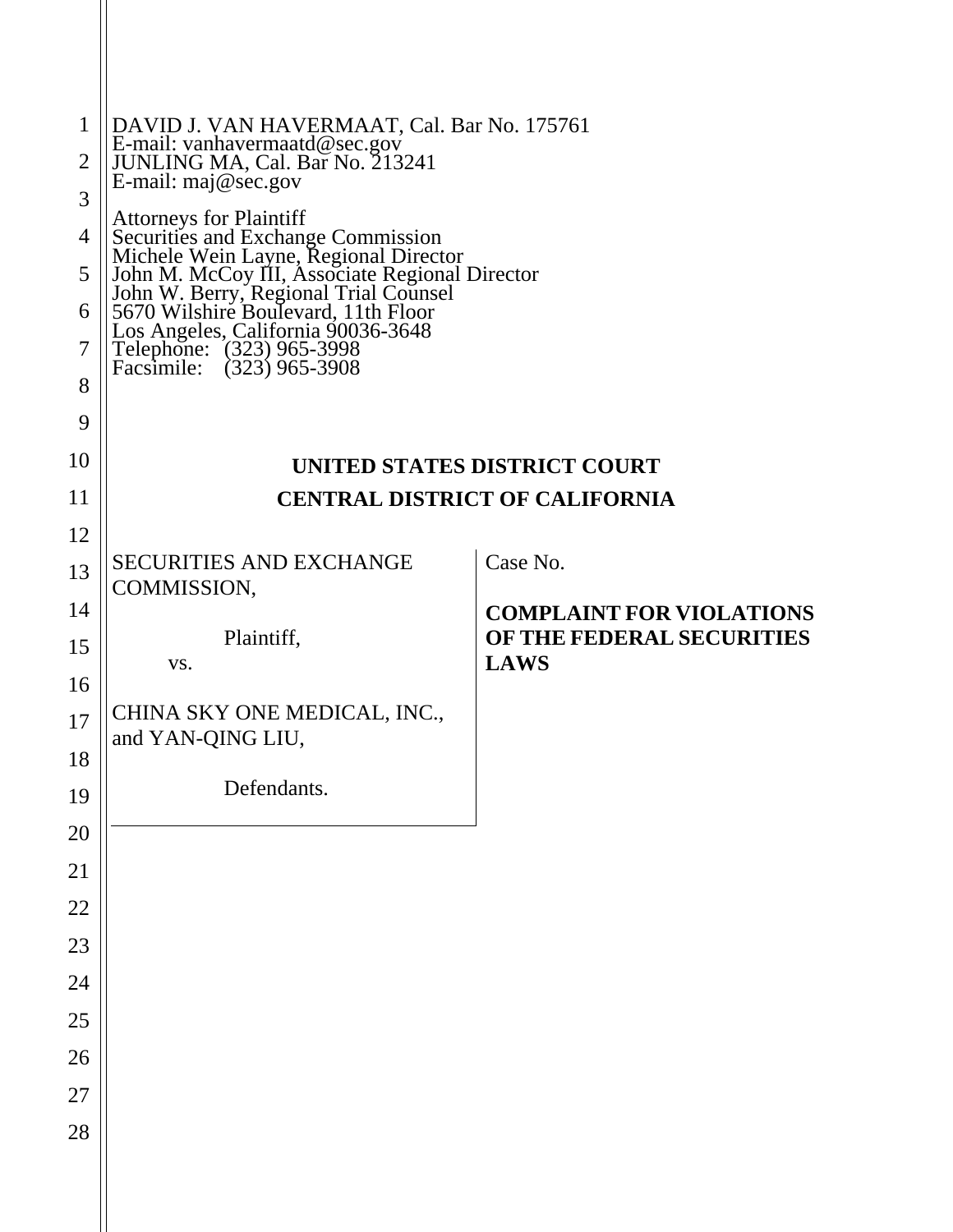Plaintiff Securities and Exchange Commission ("Commission") for its Complaint against Defendants China Sky One Medical, Inc. ("CSKI") and Yanqing Liu ("Liu") alleges as follows:

### **JURISDICTION AND VENUE**

1. This Court has jurisdiction over this action pursuant to Sections 20(b),  $20(d)(1)$ , and  $22(a)$  of the Securities Act of 1933 ("Securities Act") [15 U.S.C. §§ 77t(b), 77t(d)(1), & 77v(a)], and Sections 21(d)(1), 21(d)(3)(A), 21(e), and 27 of the Securities Exchange Act of 1934 ("Exchange Act") [15 U.S.C. §§ 78u(d)(1), 78u(d)(3)(A), 78u(e), & 78aa]. Defendants have, directly or indirectly, made use of the means or instrumentalities of interstate commerce, of the mails, or of the facilities of a national securities exchange, in connection with the transactions, acts, practices, and courses of business alleged in this complaint.

2. Venue is proper in this district pursuant to Section 22(a) of the Securities Act [15 U.S.C. § 77v(a)], and Section 27 of the Exchange Act [15 U.S.C. § 78aa], because certain of the transactions, acts, practices, and courses of conduct constituting violations of the federal securities laws occurred within this district. During the relevant period, CSKI's securities were traded within this District, and CSKI's subsidiary American California Pharmaceutical Group, Inc. was registered with the Secretary of State of California.

#### **SUMMARY**

3. This is a financial fraud case involving the fabrication of export sales and the material overstatement of financial results for 2007 and 2008 by the Defendants.

4. Defendant CSKI is a company based in Harbin, Helongjiang Province, the People's Republic of China. It manufactures and sells medicinal products, including a "slim patch" that purports to promote weight loss. Its common stock is registered with the Commission pursuant to Section  $12(g)$  of the Exchange Act [15]

1

2

3

4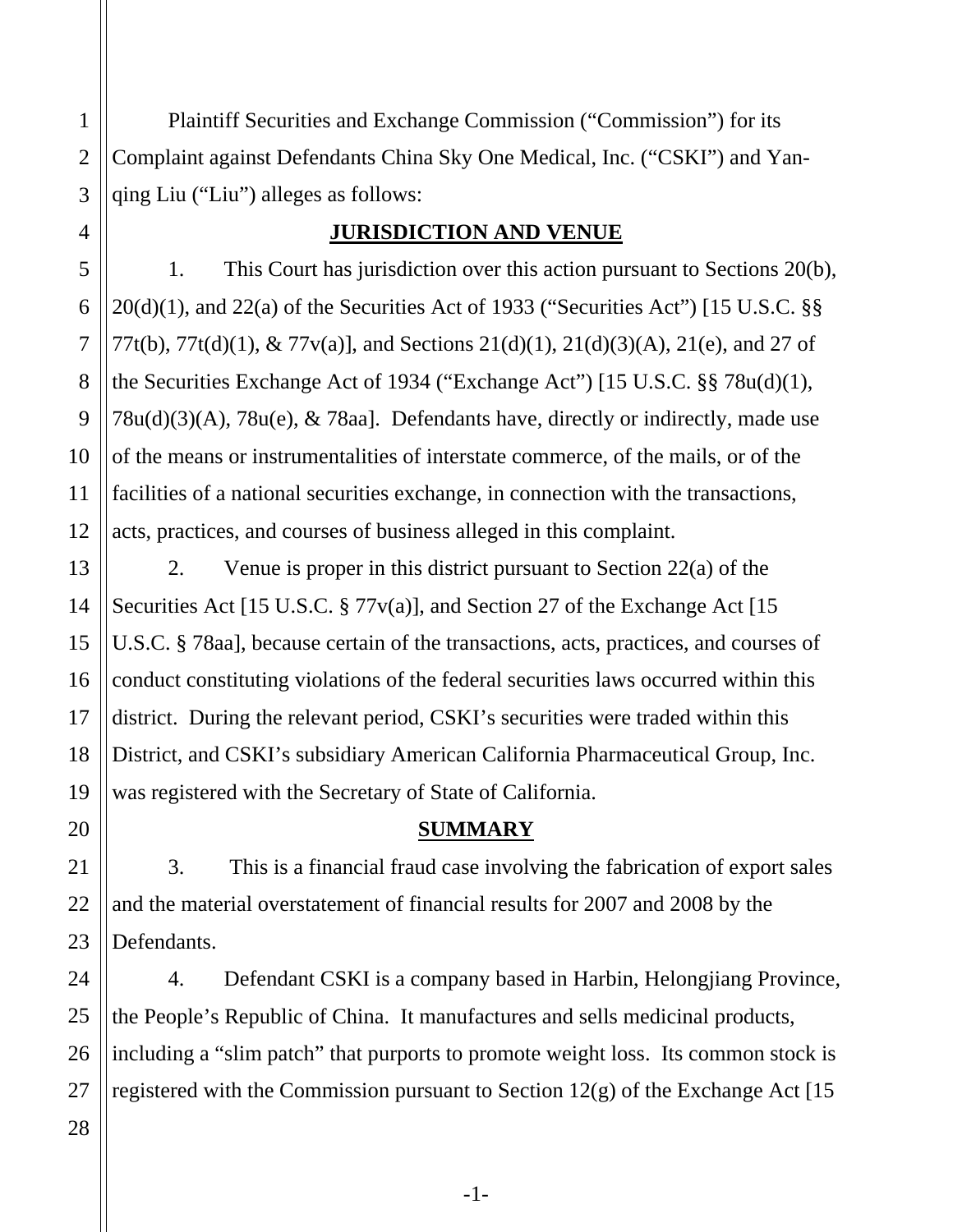U.S.C. § 78*l*(g)], and trades in the United States. Defendant Liu is CSKI's CEO and chairman of the board.

5. In 2007, CSKI reported in its filings with the Commission that it had entered into a strategic distribution agreement with a Malaysian company, Takasima Industries (M) Sdn. Bhd ("Takasima"), pursuant to which Takasima was appointed as CSKI's "exclusive" distributor in Malaysia and undertook to generate \$1 million per month in sales. In its public filings, CSKI reported export sales to Malaysia of over \$12.2 million for 2007 (constituting 25% of total revenues), and about \$7.5 million for 2008 (constituting 8.2% of total revenues). All of these purported sales were for one product, CSKI's slim patch.

6. CSKI's Form 10-K for 2007 also identified its top two customers, Ningbo Yuehua International Trading Company ("Yuehua") and Guangzhou Xinghe International Trading Company ("Xinghe"), which collectively accounted for 25% of its total revenues for 2007. CSKI claims that Yuehua and Xinghe were sales agents for Takasima, and that all of CSKI's sales to Yuehua and Xinghe were export sales to Malaysia via Takasima.

7. In fact, Takasima only purchased a total of \$167,542 in slim patches from CSKI for 2007, a mere fraction of what was reported in CSKI's public filings, and did not make any purchase from CSKI for 2008. Moreover, Takasima never entered into any distribution agreement with CSKI and never had any relationship with, or purchased any goods through, Yuehua and Xinghe.

8. CSKI materially overstated its financial results for 2007 and 2008 in its Forms 10-K and 10-Q, and a current report on Form 8-K, and fabricated its strategic distribution relationship with Takasima in those filings. The overstated financial results continued to appear in CSKI's financial statements through 2010, and continue to impact the company's retained earnings on its balance sheet up to the present. CSKI also used the materially overstated financial results in its private placement of securities in 2008.

1

2

-2-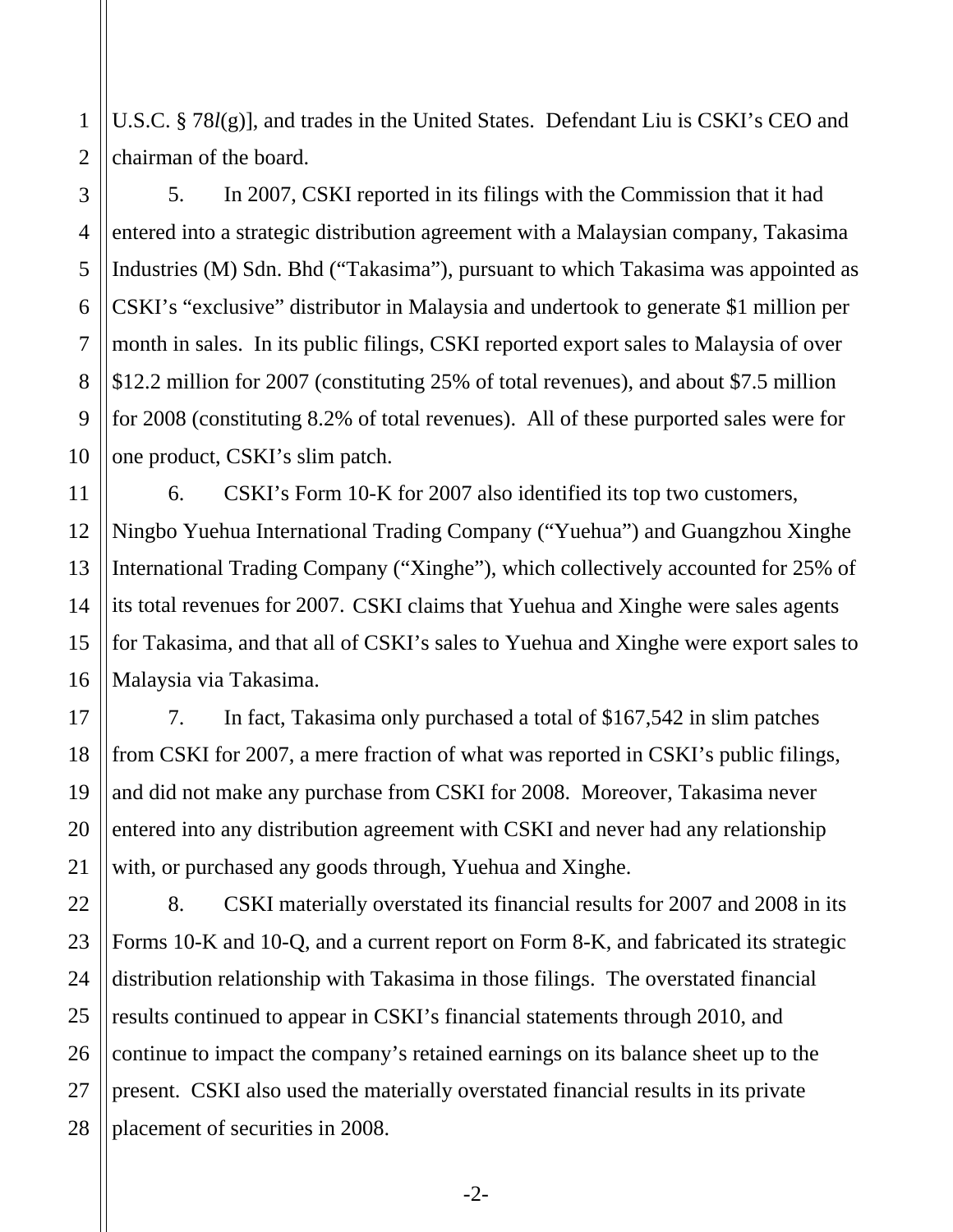9. CSKI has failed to file its annual report on Form 10-K for the year ended December 31, 2011, and Forms 10-Q for the quarters ended March 31, 2012 and June 30, 2012.

10. By virtue of the conduct alleged herein, CSKI and Liu, directly or indirectly, singly or in concert, violated and are otherwise liable for violations of the federal securities laws, as follows:

(a) CSKI violated Section  $17(a)(2)$  of the Securities Act [15 U.S.C. § 77q(a)(2)], Sections 10(b), 13(a), 13(b)(2)(A), and 13(b)(2)(B) of the Exchange Act [15 U.S.C. § 78j(b), 15 U.S.C. §§ 78m(a), 78m(b)(2)(A), and 78m(b)(2)(B)], and Rules 10b-5(b), 12b-20, 13a-1, 13a-11, and 13a-13 thereunder [17 C.F.R. §§ 240.10b-5(b), 240.12b-20, 240.13a-1, 240.13a-11, and 240.13a-13];

(b) Liu violated Section 17(a)(2) of the Securities Act [15 U.S.C. § 77q(a)(2)], Sections 10(b) and 13(b)(5) of the Exchange Act [15 U.S.C. §§ 78j(b) and 78m(b)(5)] and Rules 10b-5(b), 13a-14, 13b2-1, and 13b2-2 thereunder [17 C.F.R. §§ 240.10b-5, 240.13a-14, 240.13b2-1, and 240.13b2-2], and Section 304 of the Sarbanes-Oxley Act of 2002 [15 U.S.C. § 7243];

(c) Liu is liable, pursuant to Section 20(e) of the Exchange Act  $[15]$ U.S.C. §78t(e)], for aiding and abetting CSKI's violations of Sections 13(a), 13(b)(2)(A), and 13(b)(2)(B) of the Exchange Act [15 U.S.C. §§ 78m(a), 78m(b)(2)(A), and 78m(b)(2)(B)], and Rules 12b-20, 13a-1, 13a-11, and 13a-13 thereunder [17 C.F.R. §§ 240.12b-20, 240.13a-1, 240.13a-11, and 240.13a-13]; and (d) Liu is liable as a control person pursuant to Section 20(a) of the Exchange Act [15 U.S.C. § 78t(a)] for CSKI's violations of Sections 10(b), 13(a), 13(b)(2)(A), and 13(b)(2)(B) of the Exchange Act [15 U.S.C. §§ 78j(b), 78m(a), 78m(b)(2)(A), and 78m(b)(2)(B)], and Rules 10b-5(b), 12b-20, 13a-1, 13a-11, and 13a-13 thereunder [17 C.F.R. §§ 240.10b-5(b), 240.12b-20, 240.13a-1, 240.13a-11, and 240.13a-13].

28

1

2

3

4

5

6

7

8

9

10

11

12

13

14

15

16

17

18

19

20

21

22

23

24

25

26

27

-3-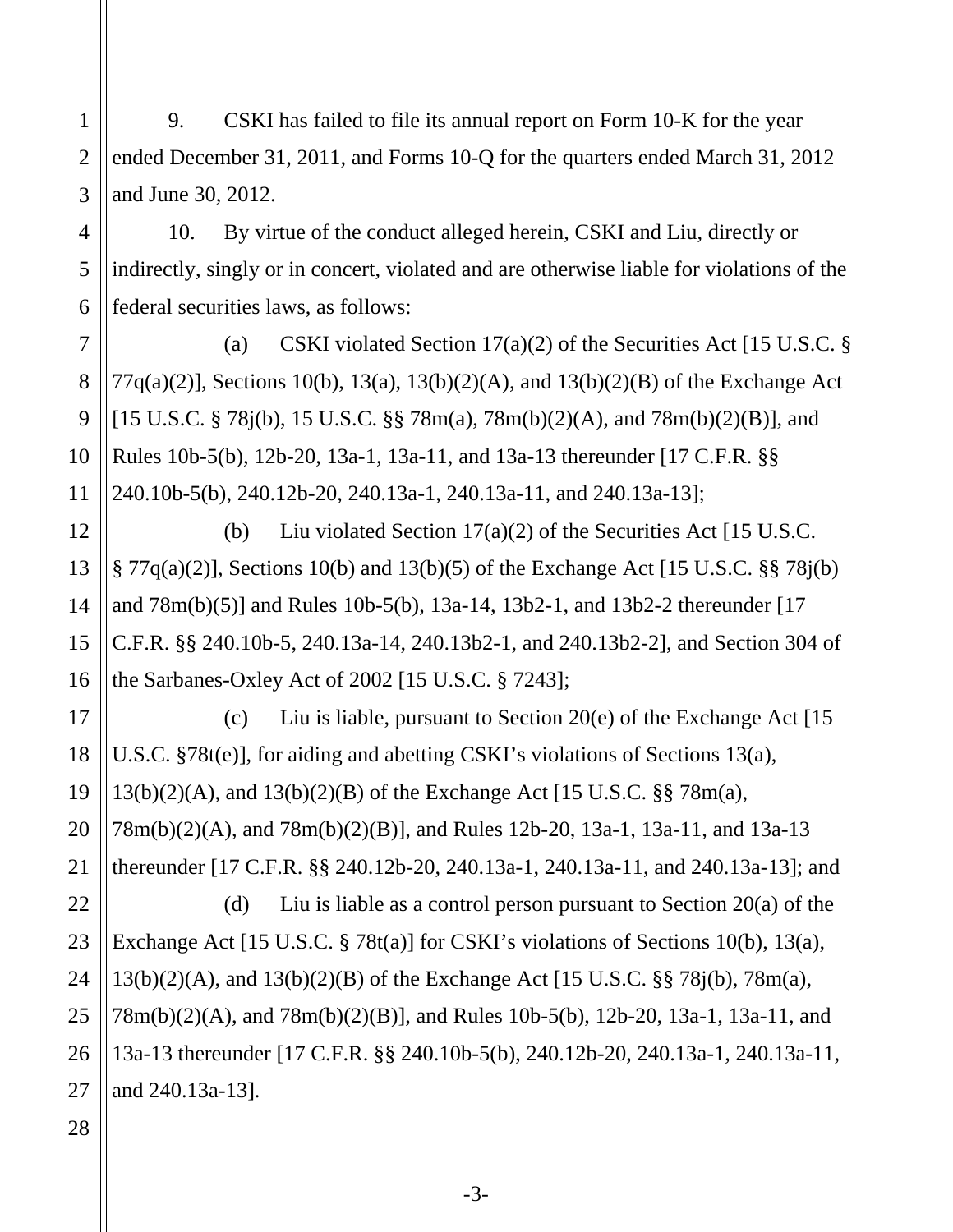1

11. Based on these violations, the Commission seeks a final judgment: (1) permanently enjoining CSKI and Liu from future violations of the relevant provisions of the federal securities laws; (2) requiring Liu to disgorge certain shares of CSKI stock; (3) imposing civil monetary penalties against CSKI and Liu pursuant to Section 20(d) of the Securities Act [15 U.S.C.  $\S 77t(d)$ ] and Section 21(d)(3) of the Exchange Act [15 U.S.C. § 78u(d)(3)]; (4) prohibiting Liu from acting as an officer or director of a public company pursuant to Section 20(e) of the Securities Act [15 U.S.C. § 77t(e)] and Section 21(d)(2) of the Exchange Act [15 U.S.C. § 78u(d)(2)]; and (5) requiring Liu to reimburse CSKI his stock compensation pursuant to Section 304 of the Sarbanes-Oxley Act [15 U.S.C. § 7243].

### **THE DEFENDANTS**

12. **China Sky One Medical, Inc.** was a Nevada corporation headquartered in Harbin, Heilongjiang Province, China. It manufactures and sells medicinal and diagnostic products, and all of its operations are carried out in China. CSKI's common stock was registered with the Commission pursuant to Section 12(b) of the Exchange Act [15 U.S.C. § 78*l*(b)] until June 12, 2012, and continues to be registered with the Commission pursuant to Section 12(g) of the Exchange Act [15 U.S.C. § 78*l*(g)]. CSKI's stock was traded on the NASDAQ Global Market from September 14, 2008 through February 15, 2012, and currently trades on the over-thecounter market under the ticker symbol "CSKI."

13. **Yan-qing Liu**, age 49, is a Chinese national residing in Harbin, Heilongjiang Province, China. He has been CSKI's chairman, CEO and president since September 2006. He has been on sick leave since December 19, 2011. As of September 2011, Liu beneficially owned or controlled 4,734,327 shares of CSKI common stock, or 27.9% of the company's total outstanding shares.

### **RELATED ENTITIES**

14. **Takasima Industries (M) Sdn. Bhd** is a fitness equipment manufacturer and retailer headquartered in Penang, Malaysia.

-4-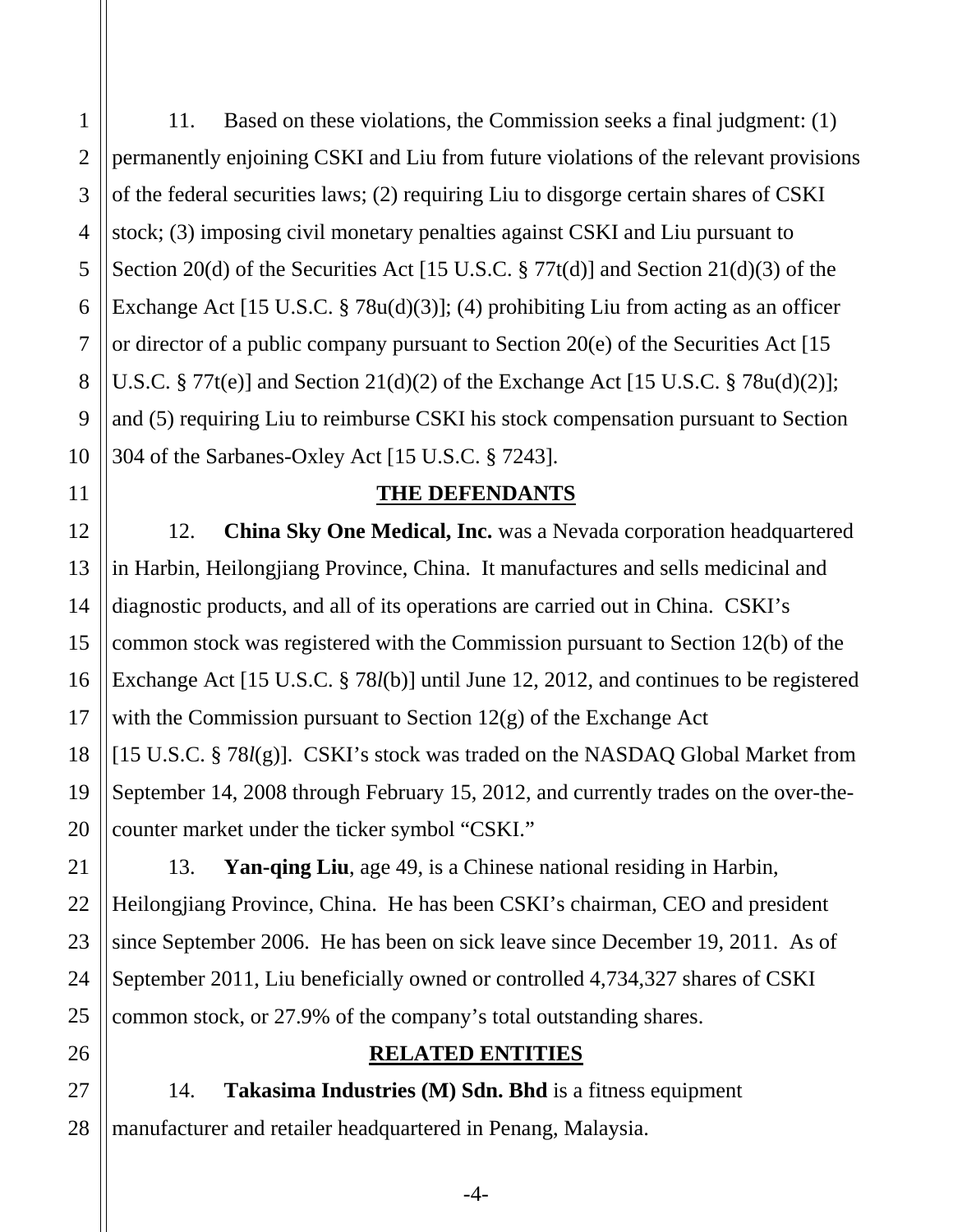15. **Ningbo Yuehua International Trading Company** purports to be a trading company and CSKI's top customer in 2007. Its place of incorporation and location are unknown.

16. **Guangzhou Xinghe International Trading Company** purports to be a trading company and one of CSKI's top two customers for 2007. It purports to be located in Guangzhou, China.

### **FACTS**

### **A. Background**

17. CSKI is a holding company that engages in business through several indirect subsidiaries in China. It became an OTC Bulletin Board issuer through a reverse merger in May 2006. Its stock traded on the American Stock Exchange under the trading symbol "CSY" from May to September 2008, and on the NASDAQ Global Market under the trading symbol "CSKI" from September 2008 to February 15, 2012. NASDAQ halted the trading following CSKI's announcement of resignation of 26 mid-level managers, including nine from the accounting department and two from internal controls function. CSKI's external audit firm resigned on March 12, 2012, and NASDAQ filed a Form 25 to delist CSKI's stock on March 14, 2012. The stock currently trades on the over-the-counter market.

18. CSKI makes and sells Chinese traditional medicinal, health and beauty products, including pain relief and weight loss patches, sprays and ointments.

19. As a public company that trades on the U.S. markets, CSKI is required to timely file accurate annual, quarterly and current reports on Forms 10-K, 10-Q and 8-K.

20. CSKI has failed to file its annual report on Form 10-K for the year ended December 31, 2011, and Forms 10-Q for the quarters ended March 31, 2012 and June 30, 2012.

1

2

3

4

-5-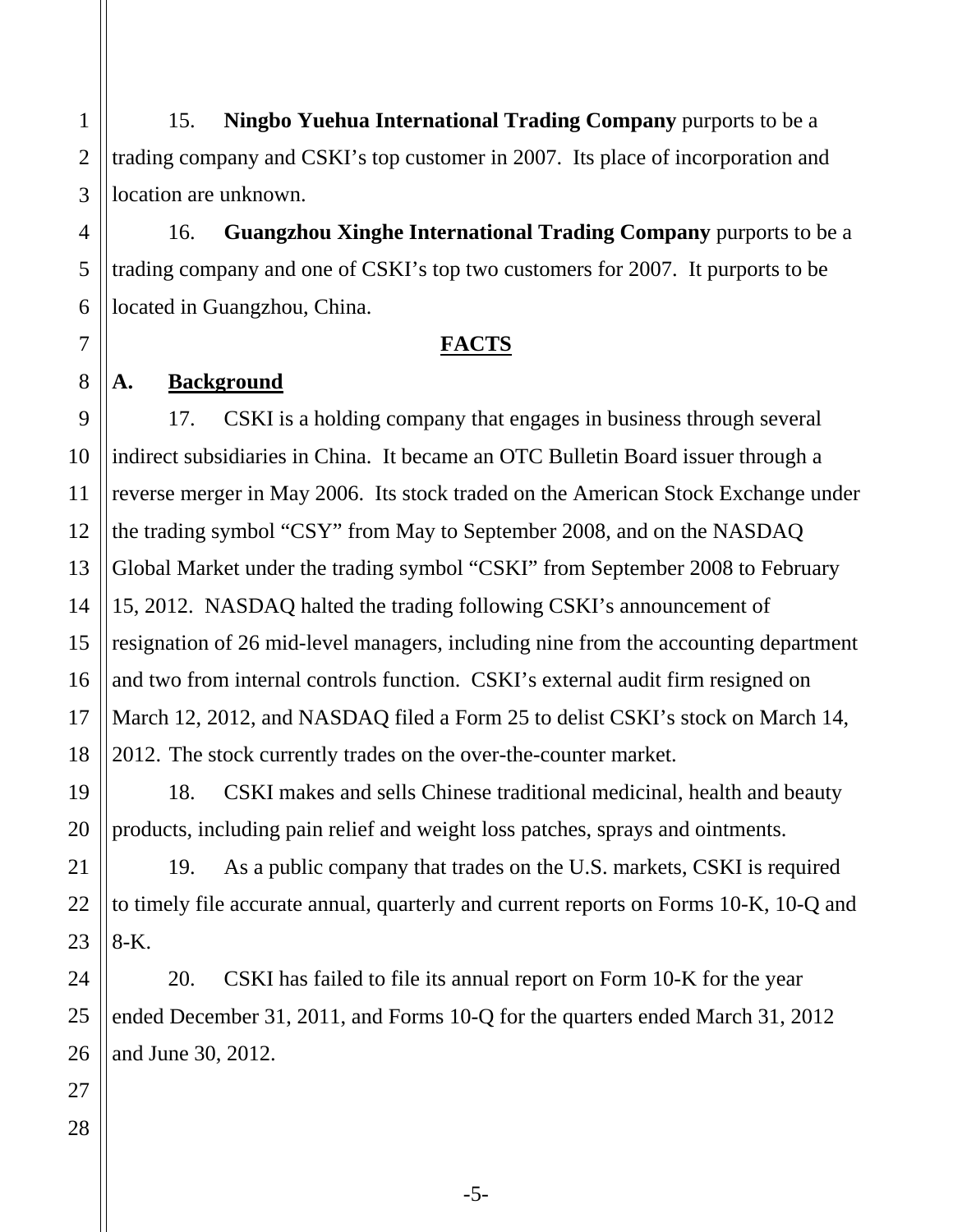21. Liu has been on sick leave since December 2011. However, he has not relinquished his CEO or chairman position and continues to sign CSKI's public filings. CSKI's Chief Financial Officer resigned effective December 22, 2011.

# **B. CSKI and Liu Made Materially False Statements in its Public Filings and Private Placement Documents**

# **(a) CSKI Made Minimal Sales to Takasima and Never Entered Into a Distribution Agreement With Takasima**

22. Takasima is a Malaysian fitness equipment manufacturer and retailer. It purchased a total of \$167,542 in slim patches from CSKI in 2007 and stopped its purchases after March 2007. It never entered into any distribution agreement with CSKI and never undertook (much less satisfied) any minimal purchase commitment. In addition, it never used Yuehua or Xinghe as its agent. In fact, it never had any relationship with, or purchased any goods through, Yuehua and Xinghe.

# **(b) The Defendants Made Materially False Statements in CSKI's Public Filings**

23. In its Form 10-K for 2007 and Forms 10-Q for the first three quarters of 2007, CSKI falsely stated that that it had entered into a strategic distribution agreement with Takasima, pursuant to which Takasima was appointed as CSKI's "exclusive" sales agent of its slim patches in Malaysia, that Takasima would repackage and sell the patches under its "Takasima" brand name, that Takasima would "generate sales revenue of approximately USD\$1.0 million per month," and that "[s]ince the signing of the agreement early this year, Takasima has fulfilled its monthly obligation. Management anticipates that this strategic agreement could result in up to USD\$12 million in additional annual sales revenue in 2007, with a net profit margin of approximately 20%."

24. CSKI's Form 10-K for 2007 identified its two alleged top customers, Yuehua and Xinghe, which CSKI claimed collectively accounted for 25% of its total revenues for 2007. CSKI also claimed that Yuehua and Xinghe were sales agents for

1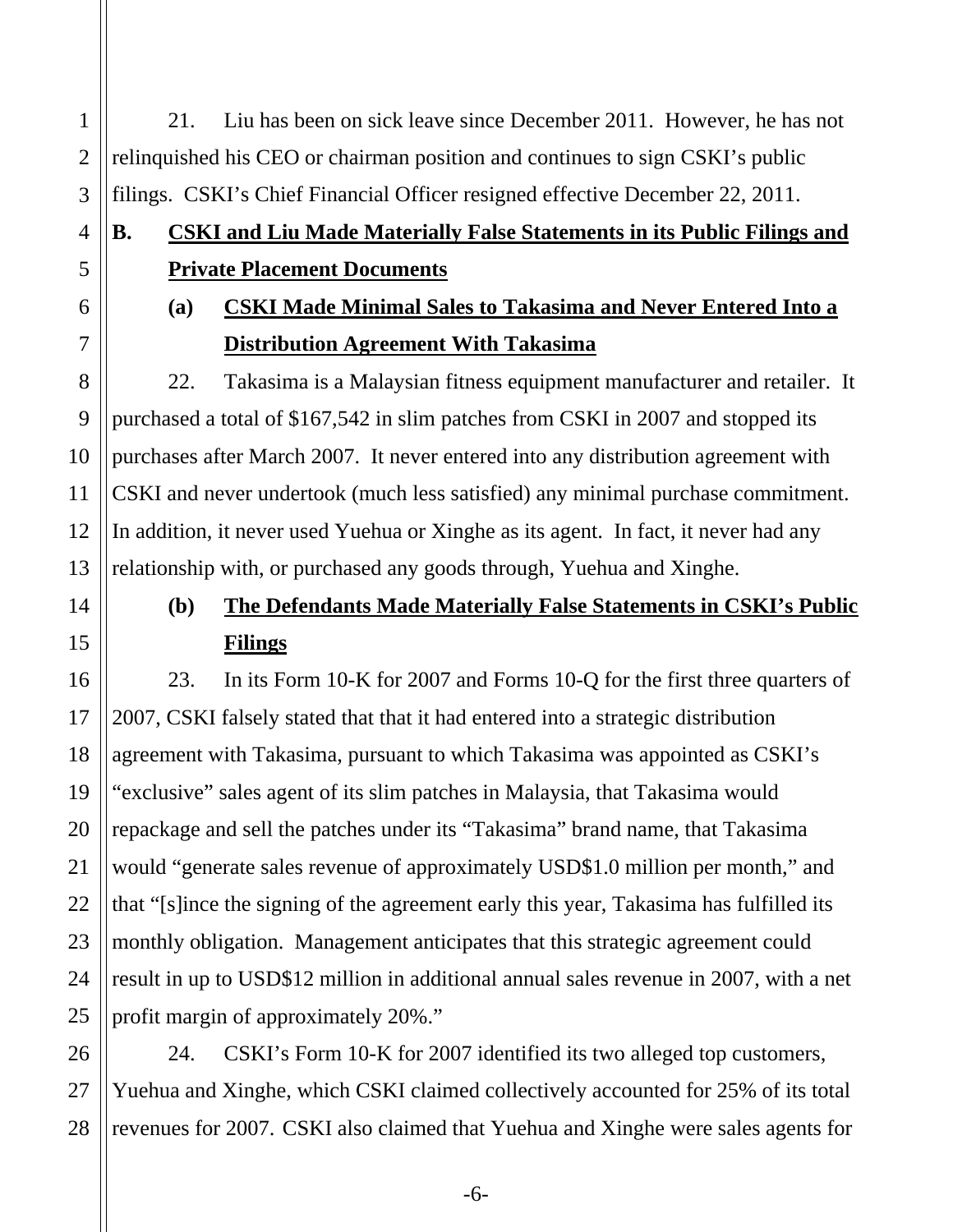Takasima, all of its sales to Yuehua and Xinghe were export sales to Malaysia via Takasima, and all such sales were for one product, CSKI's slim patch.

25. CSKI booked sales to Yuehua and Xinghe commencing in April 2007. These sales were not real. The chart below shows the impact of those fake sales on CSKI's reported financial performance for 2007 and 2008:

| Period                                                                                                                                                                                                                                                                                                               | <b>Fictitious Sales to</b><br>Yuehua and<br>Xinghe/<br>Malaysian<br><b>Exports</b> | Total<br>Reported<br>Revenues | Percentage by<br>which<br>Revenues<br>Were<br>Overstated | Percentage by<br>which Net<br>Income Was<br>Overstated*** |
|----------------------------------------------------------------------------------------------------------------------------------------------------------------------------------------------------------------------------------------------------------------------------------------------------------------------|------------------------------------------------------------------------------------|-------------------------------|----------------------------------------------------------|-----------------------------------------------------------|
| Q2 2007                                                                                                                                                                                                                                                                                                              | \$4,194,680                                                                        | \$14,645,247                  | 40.1%                                                    | 44.6%                                                     |
| Q3 2007                                                                                                                                                                                                                                                                                                              | \$4,486,907                                                                        | \$16,770,570                  | 36.5%                                                    | 34.4%                                                     |
| Q4 2007                                                                                                                                                                                                                                                                                                              | \$3,561,861                                                                        | \$12,723,375                  | 38.9%                                                    | 36.9%                                                     |
| 2007 Total                                                                                                                                                                                                                                                                                                           | $$12,251,740(*)$                                                                   | \$49,318,308                  | 33.1%                                                    | 33.1%                                                     |
| Q1 2008                                                                                                                                                                                                                                                                                                              | \$1,670,676                                                                        | \$12,413,430                  | 15.6%                                                    | 15.7%                                                     |
| Q2 2008                                                                                                                                                                                                                                                                                                              | \$3,583,013                                                                        | \$23,748,592                  | 17.8%                                                    | 16.1%                                                     |
| Q3 2008                                                                                                                                                                                                                                                                                                              | \$1,961,429                                                                        | \$29,699,282                  | 7.1%                                                     | 6.6%                                                      |
| Q4 2008                                                                                                                                                                                                                                                                                                              | \$369,281                                                                          | \$25,954,879                  | 1.4%                                                     | 1.7%                                                      |
| 2008 Total                                                                                                                                                                                                                                                                                                           | $$7,537,407(*, **)$                                                                | \$91,816,183                  | 8.9%                                                     | 8.9%                                                      |
| *Based on CSKI's general ledger (converted from Chinese Yuan). Total for the<br>year does not equal the sum of the quarterly amounts due to different exchange<br>rates applied.<br>** Consistent with the total number as revised in CSKI's 2009 Form 10-K.<br>*** Calculated based on estimated net profit margin. |                                                                                    |                               |                                                          |                                                           |

In addition, the fake sales had a corresponding impact on CSKI's earnings per share and retained earnings.

26. As a result, CSKI materially overstated its financial results for 2007 and 2008. The overstated financial results continued to appear in CSKI's financial statements through 2010, and continue to impact the company's retained earnings on its balance sheet up to the present.

27. CSKI's 2007 annual report on Form 10-K falsely reported export sales to Malaysia of over \$12.2 million, constituting 25% of total revenues for 2007. In its Form 10-K for 2008, CSKI falsely reported export sales to Malaysia of about \$8.8

1

2

3

4

5

6

7

8

9

10

11

12

13

14

15

16

17

18

19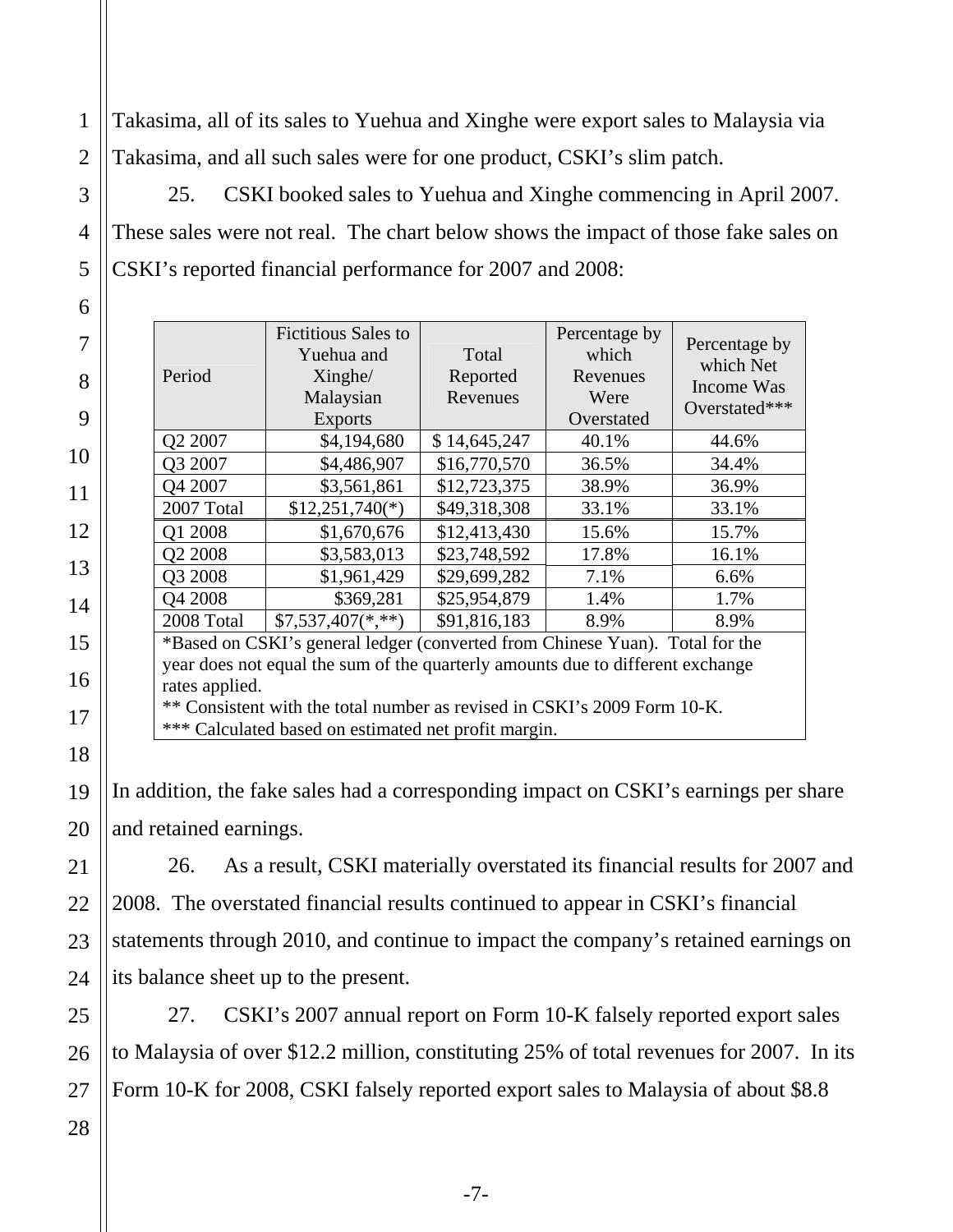million, which number was subsequently changed to \$7.5 million in its annual report on Form 10-K for 2009, constituting 8.2% of total revenues for 2008.

28. CSKI's Forms 10-Q for the quarters ended June 30 and September 30, 2007 and all Forms 10-Q for 2008 reflected the fake sales to Yuehua and Xinghe. As a result, these Forms 10-Q materially overstated CSKI's financial performance for the relevant quarters.

29. In a Form 8-K filed with the Commission on May 19, 2008, announcing its financial results for the quarter ended March 31, 2008, CSKI included the fake sales to Yuehua and Xinghe, and as a result materially overstated its financial performance for the quarter.

30. CSKI's Forms 10-Q and Form 10-K for 2009, as amended, included the materially overstated financial results for 2007 and the relevant quarters of 2008.

13 14 31. CSKI's Form 10-K for 2010 included the materially overstated financial results for 2008.

32. Liu participated in the preparation of and had ultimate authority over CSKI's SEC filings. He reviewed CSKI's financial statements and was familiar with U.S. Generally Accepted Accounting Principles ("GAAP"). He signed all of CSKI's annual, quarterly and current reports, and signed the Sarbanes-Oxley certifications for the Forms 10-K and 10-Q. He knew, or was at least reckless in not knowing, that CSKI's public filings contained materially overstated financial results for 2007 and 2008 and false and misleading statements regarding the distribution agreement with Takasima.

1

2

3

4

5

6

7

8

9

10

11

12

15

16

17

18

19

20

21

22

23

24

## **(c) The Defendants Made Materially False Statements in CSKI's Private Placement Documents**

25 26 27 28 33. In January 2008, CSKI raised \$23.5 million from U.S. investors through a private placement. In connection with the private placement, CSKI used selling documents that included its 2007's materially overstated financial results or the Commission filings containing such materially overstated financial results. One of

-8-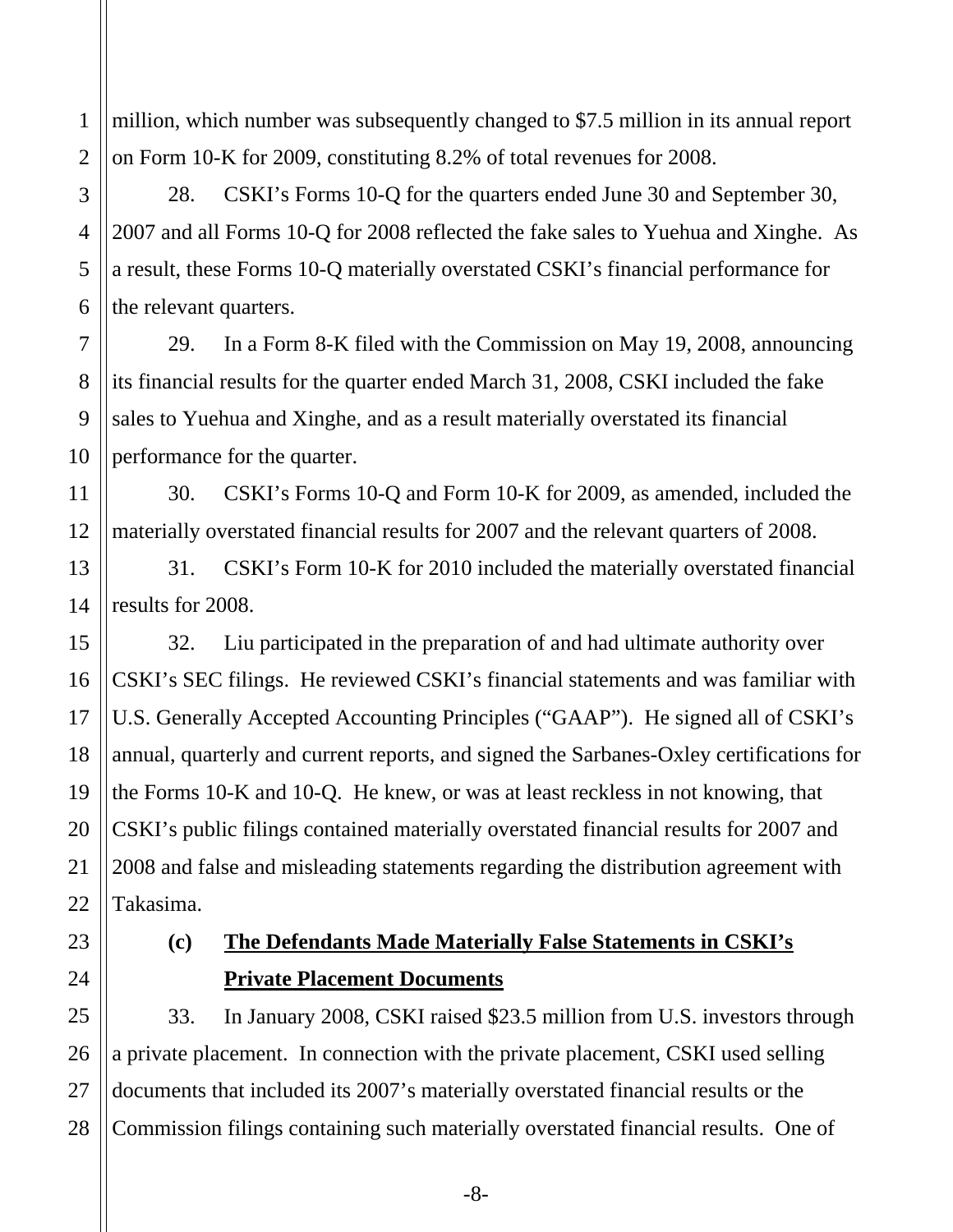2 3 4 5 6 7 8 9 10 these documents was a "confidential investment presentation" (the "investors' presentation"). This presentation contained the materially overstated financial performance numbers for the first three quarters of 2007 and projected numbers for the entire year, including revenue, gross profit and net income. In the Securities Purchase Agreement by and among CSKI and the investors, CSKI represented that it had made available to the investors its SEC filings and that such filings contained a complete and accurate description in all material respects of its business and did not include any materially false or misleading statements. The SEC filings included the Form 10-Q for the quarter ended September 30, 2007, which contains the materially overstated financial results for the first three quarters of 2007.

34. Liu was actively involved in the private placement process, and directly interacted with the U.S. investors. He came to the U.S. for a road show, met investors and used the investors' presentation in his meetings, and signed the Securities Purchase Agreement as CSKI's CEO, while he knew or was reckless in not knowing that they contained or incorporated CSKI's public filings that contained materially overstated financial results for 2007.

1

11

12

13

14

15

16

17

18

19

20

21

22

23

24

25

### **(d) Liu Made Misrepresentations to CSKI's Auditors**

35. In his capacity as CSKI's CEO, Liu signed management representation letters to CSKI's auditors in connection with their audits of CSKI's periodic reports and other filings. CSKI's representation letters to its auditors dated March 25, 2008 and March 25, 2009 falsely represented that (1) the financial statements were fairly presented in conformity with U.S. GAAP; and (2) Liu had no knowledge of any fraud or suspected fraud affecting CSKI involving management or employees with a significant role in internal controls, or others where the fraud could result in a material misstatement to the financial statements.

36. Liu made misrepresentations to CSKI's auditors by signing the management representation letters that he knew, or was reckless in not knowing,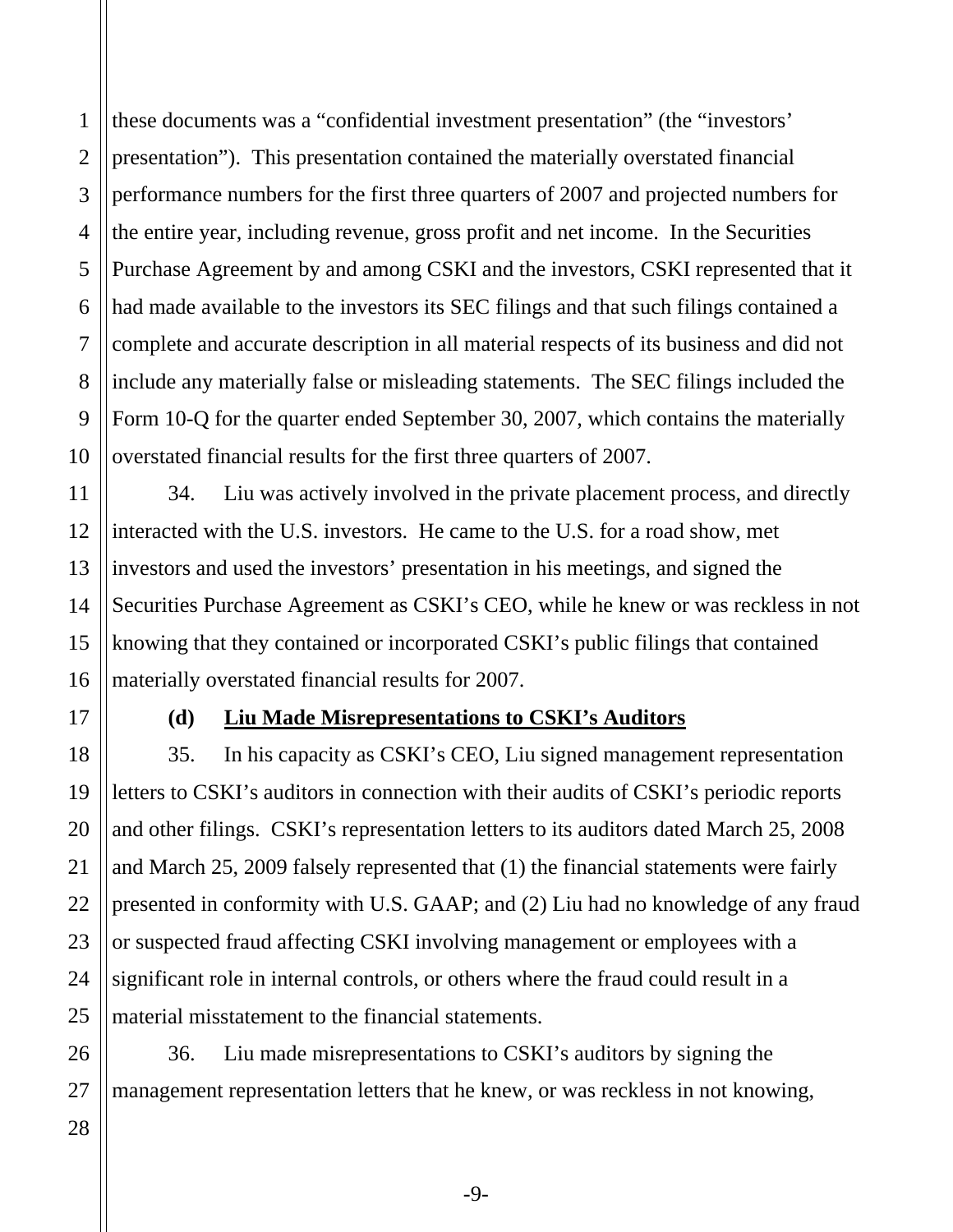contained material misrepresentations about sales to Takasima through Yuehua and Xinghe.

1

2

3

4

5

6

7

8

9

10

11

12

13

14

15

16

17

18

19

20

21

22

26

### **(e) Liu Personally Benefited from the Overstated Financial Statements**

37. In connection with the private placement, Liu entered into a "Make Good" Agreement with the lead investor (acting as the "Investor Agent"), pursuant to which Liu placed 3 million of his CSKI shares into escrow for the benefit of the investors. Under the agreement, up to the entire 3 million escrowed shares would be distributed to the investors based on a formula if CSKI's adjusted earnings per share ("Adjusted EPS") were less than \$1.05 for 2007 and \$1.75 (later reduced to \$1.63) for 2008. CSKI purportedly attained the threshold Adjusted EPS for purposes of the Make Good Agreement, and the escrowed shares were returned to Liu.

38. As described above, the fabricated sales to Malaysia constituted 25% and 8.2% of total revenues for 2007 and 2008, respectively. If the fictitious sales were excluded from the above calculation (and based on the estimated impact on net income), the Adjusted EPS would have been approximately \$0.83 for 2007 and \$1.57 for 2008, in each instance below the threshold amount. As a result, and calculated based on the formula provided in the Make Good Agreement, nearly 1.4 million of Liu's escrowed shares would have been forfeited for the benefit of the investors. Therefore, the overstated financial results significantly contributed to CSKI's attaining the threshold earnings numbers and Liu's retention of his escrowed shares.

23 24 25 39. CSKI's overstated financial results also helped improve the liquidity of Liu's shares. In 2008, CSKI successfully obtained a listing on the American Stock Exchange and later on NASDAQ.

### **C. CSKI and Liu Falsified Books and Records**

27 28 40. CSKI created and maintained books and records that falsely and inaccurately reflected the fabricated sales to Yuehua and Xinghe, including a

-10-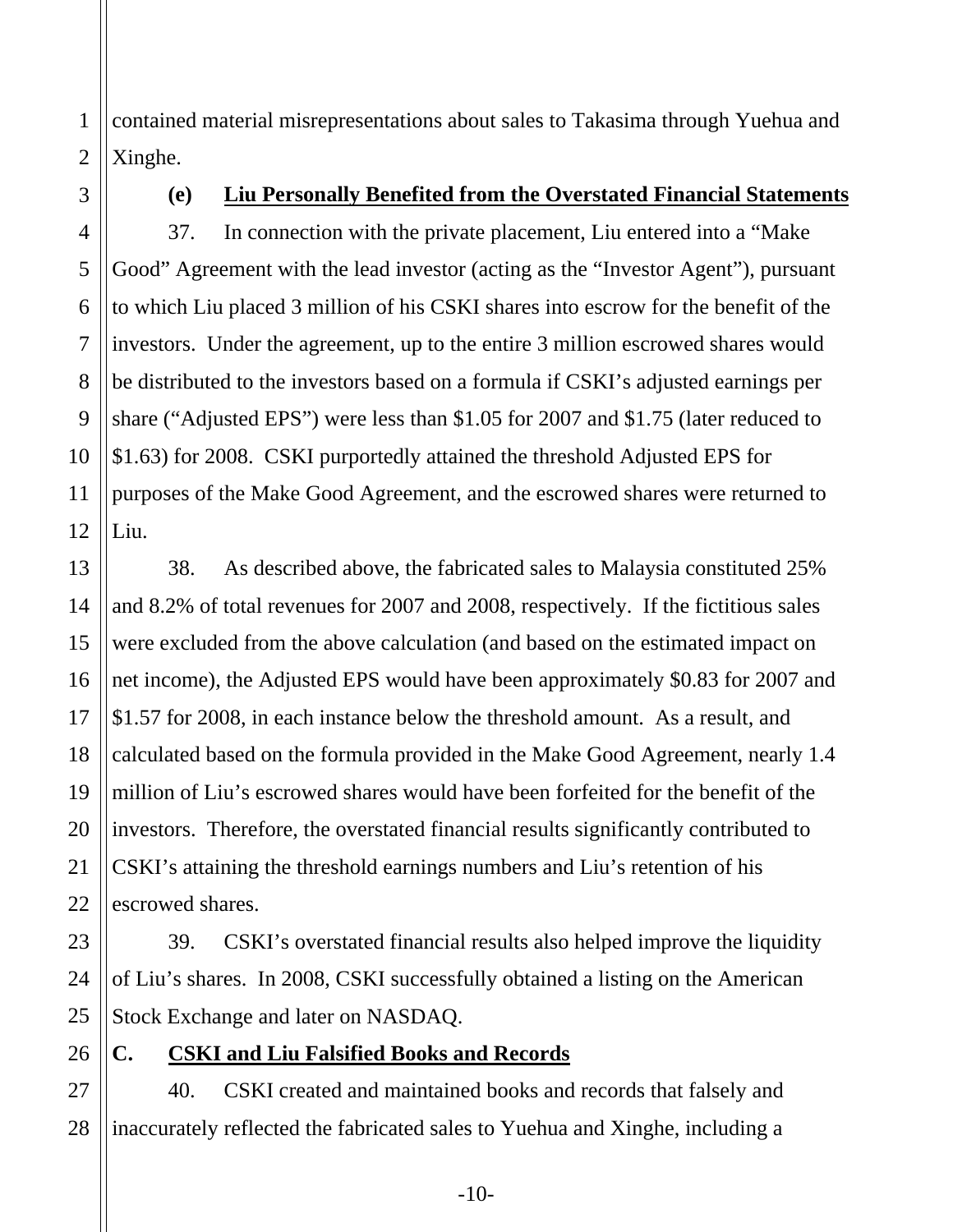distribution agreement with Takasima, inventory records, bank statements and general ledgers that purported to document sales to Yuehua and Xinghe.

41. CSKI created and maintains in its records two versions of distribution agreement with Takasima, both of which were signed by Liu but not by anyone from Takasima, although in fact Takasima never entered into such agreement with CSKI.

42. CSKI substantiated the purported sales to Yuehua and Xinghe with "Stock Release Notes," general ledgers, and bank statements from one Chinese bank. The Stock Release Notes purport to document sales and the release of goods from inventory. They were fabricated because the sales never occurred. The transactions reflected in the Stock Release Notes match CSKI's general ledgers, which categorized all transactions with Yuehua and Xinghe as revenue generating sales transactions. Hence, the general ledgers were false at least with respect to these entries. The bank statements were tied to the Stock Release Notes and the general ledgers with respect to the purported sales to Yuehua and Xinghe and thus were false as to these entries.

43. In connection with the audit of CSKI's financial statements, CSKI provided its outside auditors the false Stock Release Notes, and the general ledgers and bank statements reflecting the fabricated sales to Yuehua and Xinghe.

44. CSKI also maintains in its records a set of documents purporting to evidence five direct sales to Takasima in the total amount of \$567,688. The sales documentation cover one small order dated December 19, 2006, and four orders from January to April 2007, including detailed packing lists (for shipping), commercial invoices setting forth payment terms, and sales confirmations. Some of the packaging lists and invoices bear Liu's signature. But these purported sales do not match any of Takasima's orders, the total amount is over three times more than the total amount that Takasima acknowledged as purchased from CSKI, and

1

2

3

4

5

6

7

8

9

10

11

12

-11-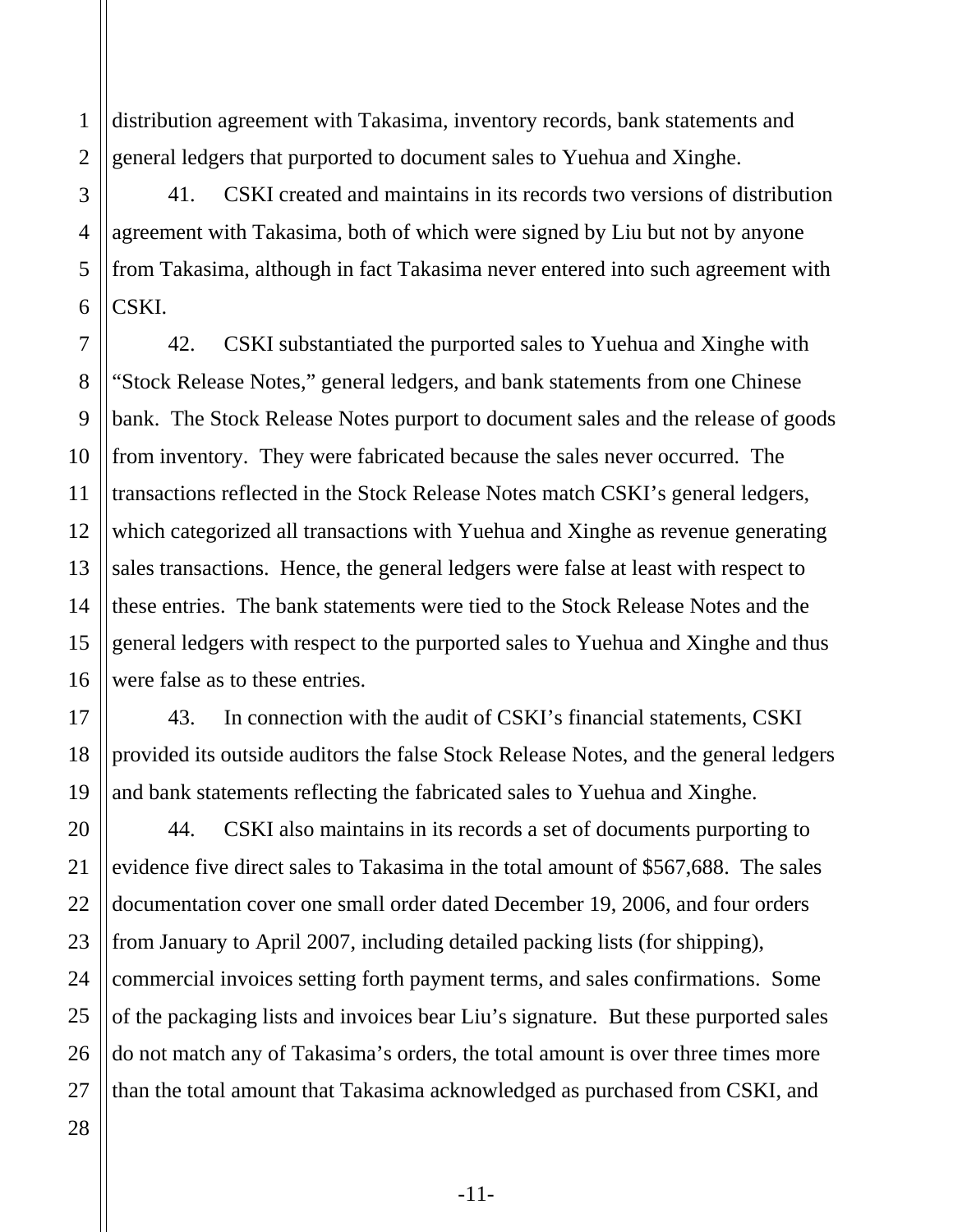the sales were not reflected in CSKI's general ledgers. Ultimately CSKI admitted that the sales represented in these documents never occurred.

45. In addition, CSKI failed to maintain a system of internal controls sufficient to ensure that the company accurately record and report its business and sales transactions necessary to permit preparation of financial statements in conformity with GAAP and to maintain the accountability of assets. Liu signed the false distribution agreement with Takasima as well as documents purporting to reflect direct sales to Takasima that never occurred. He knew or was reckless in not knowing that CSKI used and continues to use and rely on the falsified books and records, and substantially assisted CSKI in documenting the fabricated sales to Takasima.

### **FIRST CLAIM FOR RELIEF**

# **FRAUD IN THE OFFER OR SALE OF SECURITIES In Violation of Section 17(a)(2) of the Securities Act (Against CSKI and Liu)**

46. The Commission realleges and incorporates by reference ¶¶ 1 through 45 above.

47. CSKI and Liu, by engaging in the conduct described above, directly or indirectly, in the offer or sale of securities by the use of means or instruments of transportation or communication in interstate commerce or by the use of the mails, obtained money or property by means of untrue statements of a material fact or by omitting to state a material fact necessary in order to make the statements made, in light of the circumstances under which they were made, not misleading.

48. By reason of the foregoing, CSKI and Liu violated, and unless restrained and enjoined will continue to violate, Section  $17(a)(2)$  of the Securities Act [15] U.S.C. § 77q(a)(2)].

1

2

3

4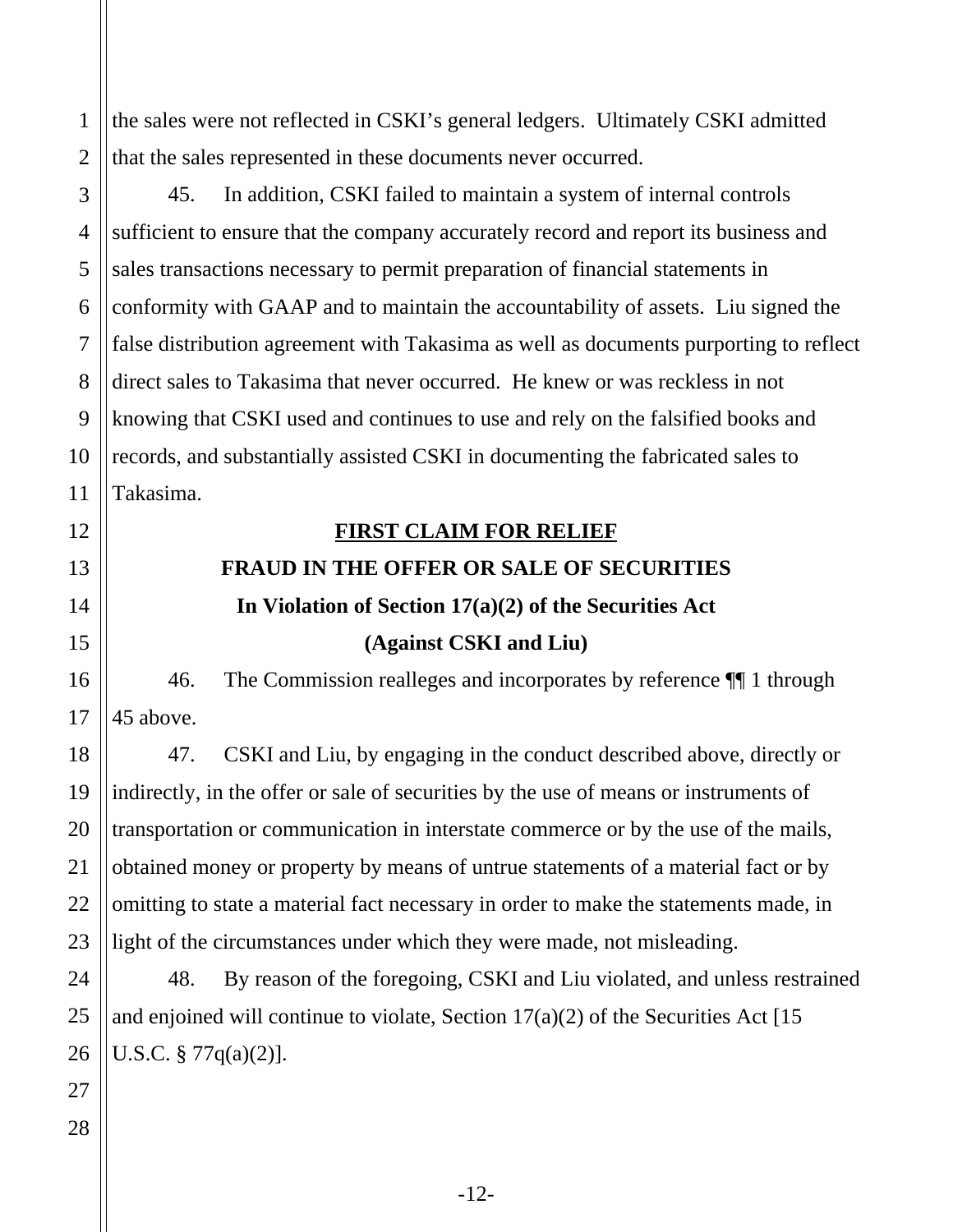1 2 3 4 5 6 7 8 9 10 11 12 13 14 15 16 17 18 19 20 21 22 23 24 25 26 27 28 **SECOND CLAIM FOR RELIEF FRAUD IN CONNECTION WITH THE PURCHASE OR SALE OF SECURITIES In Violation of Section 10(b) of the Exchange Act and Rule 10b-5(b) thereunder (Against CSKI and Liu)**  49. The Commission realleges and incorporates by reference ¶¶ 1 through 45 above. 50. CSKI and Liu, and each of them, by engaging in the conduct described above, directly or indirectly, by use of the means or instrumentalities of interstate commerce or of the mails, or of the facilities of a national securities exchange, in connection with the purchase or sale of securities, knowingly or recklessly, have made untrue statements of material fact, or omitted to state material facts necessary in order to make statements made, in the light of the circumstances under which they were made, not misleading. 51. By engaging in the conduct described above, CSKI and Liu violated, and unless enjoined will continue to violate, Section 10(b) of the Exchange Act [15 U.S.C. § 78j(b)] and Rule 10b-5(b) thereunder [17 C.F.R. § 240.10b-5(b)]. **THIRD CLAIM FOR RELIEF REPORTING VIOLATIONS Violations of Section 13(a) of the Exchange Act, and Rules 12b-20, 13a-1, 13a-11, and 13a-13 thereunder (Against CSKI and Liu)**  52. The Commission realleges and incorporates by reference ¶¶ 1 through 45 above. 53. By failing to file with the Commission a Form 10-K for the year 2011 and Forms 10-Q for the quarters ended March 31 and June 30, 2012, and by filing materially false and misleading periodic reports, including annual, quarterly, and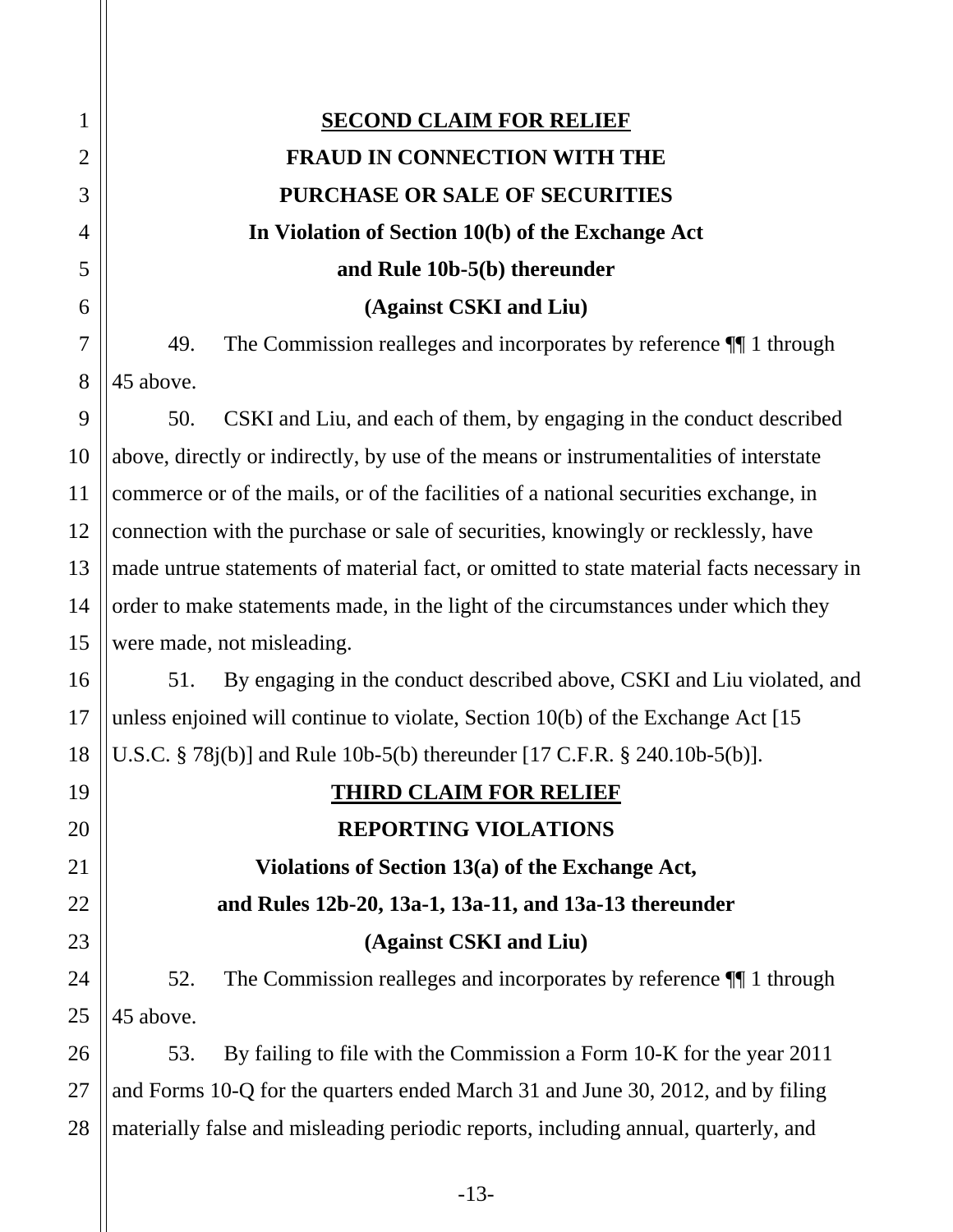| $\mathbf{1}$   | current reports on Forms 10-K, 10-Q, and 8-K for 2007 through 2010, CSKI violated,        |  |  |
|----------------|-------------------------------------------------------------------------------------------|--|--|
| $\overline{2}$ | and unless restrained and enjoined will continue to violate, Section 13(a) of the         |  |  |
| 3              | Exchange Act [15 U.S.C. § 78m(a)] and Rules 12b-20, 13a-1, 13a-11, and 13a-13             |  |  |
| $\overline{4}$ | thereunder [17 C.F.R. §§ 240.12b-20, 240.13a-1, 240.13a-11, and 240.13a-13].              |  |  |
| 5              | Liu knowingly or recklessly provided substantial assistance to CSKI's<br>54.              |  |  |
| 6              | reporting violations.                                                                     |  |  |
| $\overline{7}$ | By engaging in the conduct described above, Liu aided and abetted, and<br>55.             |  |  |
| 8              | unless enjoined will continue to aid and abet, CSKI's violations of Section 13(a) of      |  |  |
| 9              | the Exchange Act [15 U.S.C. § 78m(a)] and Rules 12b-20, 13a-1, 13a-11, and 13a-13         |  |  |
| 10             | thereunder [17 C.F.R. §§ 240.12b-20, 240.13a-1, 240.13a-11, and 240.13a-13].              |  |  |
| 11             | <b>FOURTH CLAIM FOR RELIEF</b>                                                            |  |  |
| 12             | <b>RECORDKEEPING VIOLATIONS</b>                                                           |  |  |
| 13             | Violations of Section $13(b)(2)(A)$ of the Exchange Act                                   |  |  |
| 14             | (Against CSKI and Liu)                                                                    |  |  |
| 15             | The Commission realleges and incorporates by reference $\P$ 1 through<br>56.              |  |  |
| 16             | 45 above.                                                                                 |  |  |
| 17             | By failing to make or keep books, records and accounts that in<br>57.                     |  |  |
| 18             | reasonable detail accurately and fairly reflected its transactions and disposition of its |  |  |
| 19             | assets, CSKI violated, and unless restrained and enjoined will continue to violate,       |  |  |
| 20             | Section 13(b)(2)(A) of the Exchange Act [15 U.S.C. § 78m(b)(2)(A)].                       |  |  |
| 21             | Liu knowingly or recklessly provided substantial assistance to CSKI's<br>58.              |  |  |
| 22             | books and records violations.                                                             |  |  |
| 23             | By engaging in the conduct described above, Liu aided and abetted, and<br>59.             |  |  |
| 24             | unless enjoined will continue to aid and abet, CSKI's violations of Section               |  |  |
| 25             | 13(b)(2)(A) of the Exchange Act [15 U.S.C § 78m(b)(2)(A)].                                |  |  |
| 26             |                                                                                           |  |  |
| 27             |                                                                                           |  |  |
| 28             |                                                                                           |  |  |
|                |                                                                                           |  |  |
|                | $-14-$                                                                                    |  |  |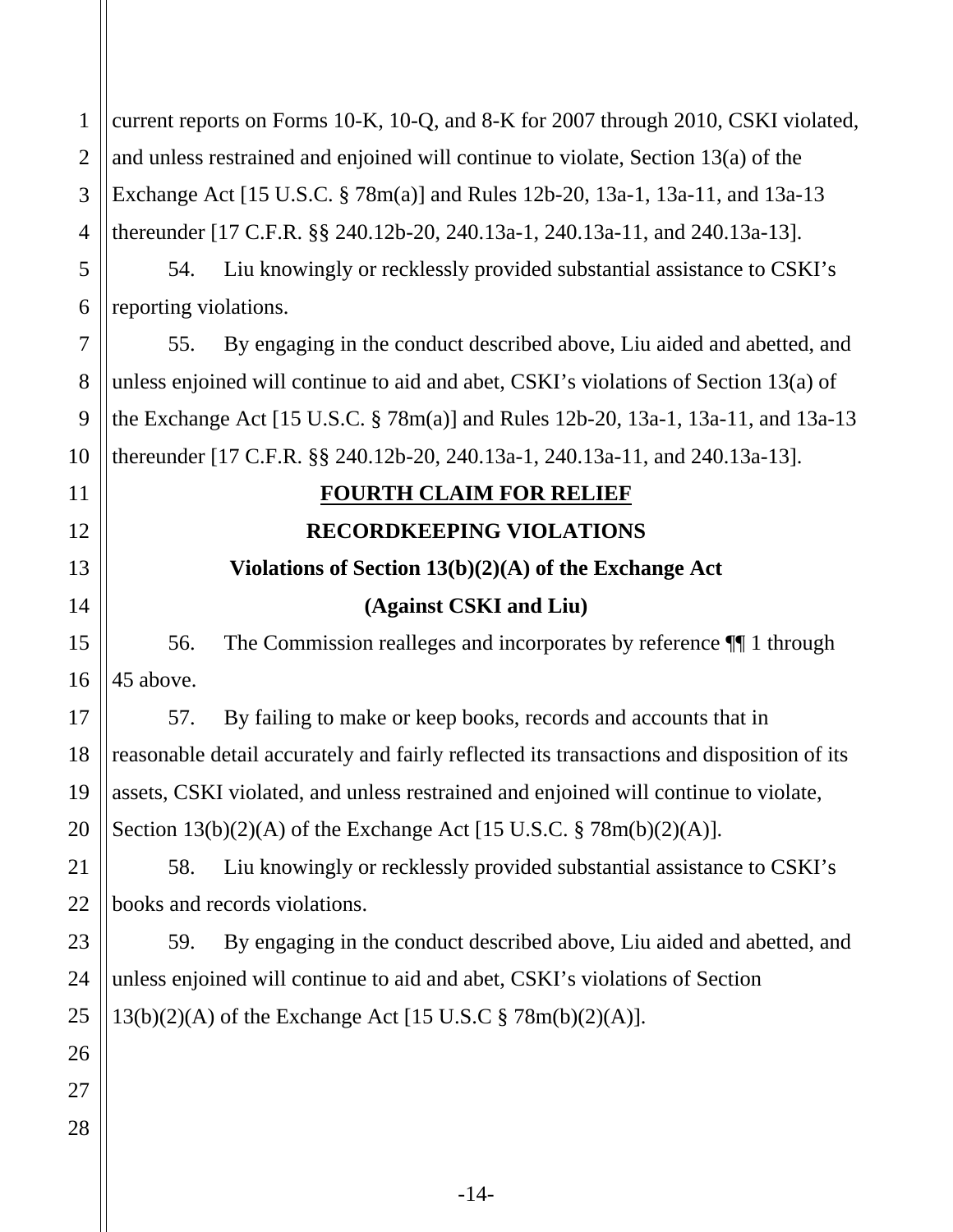| 1              | <b>FIFTH CLAIM FOR RELIEF</b>                                                           |  |  |
|----------------|-----------------------------------------------------------------------------------------|--|--|
| $\overline{2}$ | <b>INTERNAL CONTROLS VIOLATIONS</b>                                                     |  |  |
| 3              | Violations of Section $13(b)(2)(B)$ of the Exchange Act                                 |  |  |
| 4              | (Against CSKI and Liu)                                                                  |  |  |
| 5              | 60.<br>The Commission realleges and incorporates by reference $\P$ 1 through            |  |  |
| 6              | 45 above.                                                                               |  |  |
| $\overline{7}$ | By failing to devise and maintain a system of internal accounting<br>61.                |  |  |
| 8              | controls sufficient to provide reasonable assurances that transactions were recorded    |  |  |
| 9              | as necessary to permit preparation of financial statements in conformity with GAAP      |  |  |
| 10             | and to maintain the accountability of assets, CSKI violated, and unless restrained and  |  |  |
| 11             | enjoined will continue to violate, Section $13(b)(2)(B)$ of the Exchange Act [15 U.S.C. |  |  |
| 12             | § 78m(b)(2)(B)].                                                                        |  |  |
| 13             | 62.<br>Liu knowingly or recklessly provided substantial assistance to CSKI's            |  |  |
| 14             | internal controls violations.                                                           |  |  |
| 15             | By engaging in the conduct described above, Liu aided and abetted, and<br>63.           |  |  |
| 16             | unless enjoined will continue to aid and abet, CSKI's violations of Section             |  |  |
| 17             | $13(b)(2)(B)$ of the Exchange Act [15 U.S.C § 78m(b)(2)(B)].                            |  |  |
| 18             | <b>SIXTH CLAIM FOR RELIEF</b>                                                           |  |  |
| 19             | <b>FALSIFICATION OF RECORDS</b>                                                         |  |  |
| 20             | Violations of Section $13(b)(5)$ of the Exchange Act and                                |  |  |
| 21             | Rule 13b2-1 thereunder                                                                  |  |  |
| 22             | (Against Liu)                                                                           |  |  |
| 23             | The Commission realleges and incorporates by reference $\P$ 1 through<br>64.            |  |  |
| 24             | 45 above.                                                                               |  |  |
| 25             | Liu engaged in fraudulent practices in the course of which he, directly or<br>65.       |  |  |
| 26             | indirectly, falsified or caused to be falsified books, records and accounts of CSKI.    |  |  |
| 27             |                                                                                         |  |  |
| 28             |                                                                                         |  |  |
|                |                                                                                         |  |  |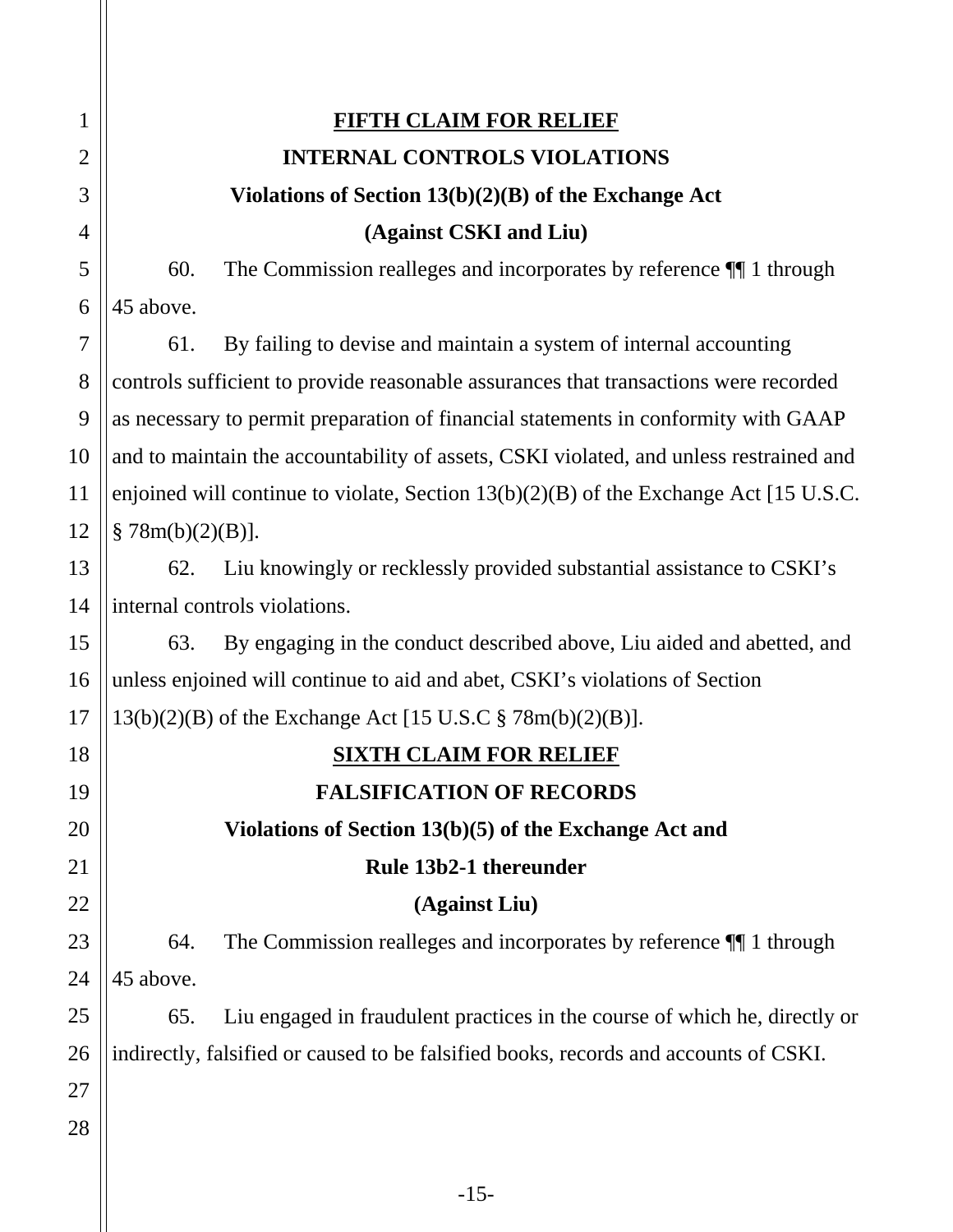| $\mathbf{1}$   | By engaging in the conduct described above, Liu violated, and unless<br>66.               |  |  |
|----------------|-------------------------------------------------------------------------------------------|--|--|
| $\overline{2}$ | enjoined will continue to violate, Section $13(b)(5)$ of the Exchange Act [15 U.S.C. §    |  |  |
| 3              | 78m(b)(5)] and Rule 13b2-1 thereunder [17 C.F.R. § 240.13b2-1].                           |  |  |
| $\overline{4}$ | <b>SEVENTH CLAIM FOR RELIEF</b>                                                           |  |  |
| 5              | FALSE STATEMENTS TO ACCOUNTANTS                                                           |  |  |
| 6              | <b>Violations of Exchange Act Rule 13b2-2</b>                                             |  |  |
| 7              | (Against Liu)                                                                             |  |  |
| 8              | The Commission realleges and incorporates by reference $\P$ 1 through<br>67.              |  |  |
| 9              | 45 above.                                                                                 |  |  |
| 10             | 68.<br>Liu made or caused to be made materially false or misleading                       |  |  |
| 11             | statements, or omitted to state or caused another person to omit to state, material facts |  |  |
| 12             | necessary in order to make statements made, in light of the circumstances under           |  |  |
| 13             | which such statements were made, not misleading to an accountant, in connection           |  |  |
| 14             | with: (a) audits and examinations of the financial statements of CSKI; and (b) the        |  |  |
| 15             | preparation and filing by CSKI of reports required to be filed with the Commission.       |  |  |
| 16             | By engaging in the conduct described above, Liu violated, and unless<br>69.               |  |  |
| 17             | enjoined will continue to violate, Exchange Act Rule 13b2-2 [17 C.F.R. § 240.13b2-        |  |  |
| 18             | 2].                                                                                       |  |  |
| 19             | <b>EIGHTH CLAIM FOR RELIEF</b>                                                            |  |  |
| 20             | <b>FALSE CERTIFICATION</b>                                                                |  |  |
| 21             | <b>Violations of Exchange Act Rule 13a-14</b>                                             |  |  |
| 22             | (Against Liu)                                                                             |  |  |
| 23             | The Commission realleges and incorporates by reference $\P$ 1 through<br>70.              |  |  |
| 24             | 45 above.                                                                                 |  |  |
| 25             | In CSKI's annual and quarterly reports on Forms 10-K and 10-Q for<br>71.                  |  |  |
| 26             | 2007 through 2010, Liu certified that, among other things, he reviewed each of these      |  |  |
| 27             | reports and that: (i) based on his knowledge, the report did not contain any untrue       |  |  |
| 28             | statement of material fact or omit to state a material fact necessary to make the         |  |  |
|                |                                                                                           |  |  |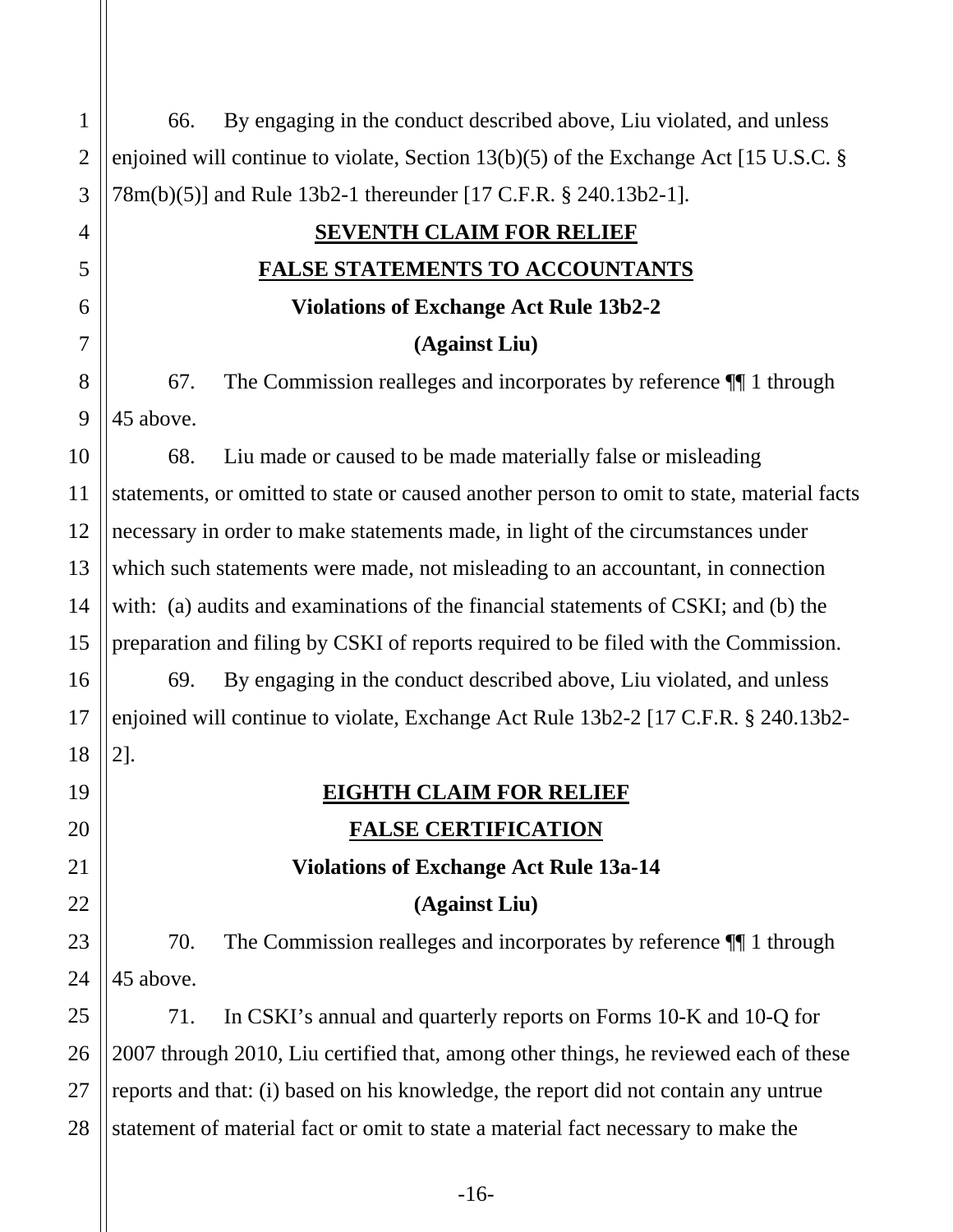1 2 3 4 5 6 7 statements made, in light of the circumstances under which such statements were made, not misleading; (ii) based on his knowledge, the report included financial statements and other financial information which fairly presented, in all material respects, CSKI's financial condition, results of operations and cash flows; and (iii) he was responsible for establishing and maintaining adequate internal controls over financial reporting, had designed and evaluated such controls, and had disclosed any changes or weaknesses to CSKI's auditor and audit committee.

72. By engaging in the conduct described above, Liu violated, and unless enjoined will continue to violate, Exchange Act Rule 13a-14 [17 C.F.R. § 240.13a-14].

## **NINTH CLAIM FOR RELIEF**

### **FAILURE TO REIMBURSE INCENTIVE COMPENSATION**

### **Violations of Section 304 of the Sarbanes-Oxley Act**

## **(Against Liu)**

73. The Commission realleges and incorporates by reference ¶¶ 1 through 45 above.

74. CSKI, by engaging in the conduct described above, filed Forms 10-K for years 2007 through 2010, and Forms 10-Q for the period from the quarter ended June 30, 2007 through 2009 that were in material noncompliance with financial reporting requirements under the securities laws and U.S. GAAP.

75. Due to CSKI's material non-compliance with its financial reporting requirements under the securities laws and GAAP, and as a result of its misconduct, CSKI was required to prepare an accounting restatement for the period from the quarter ended June 30, 2007 through 2010.

76. The Commission has not exempted Liu, pursuant to Section 304(b) of the Sarbanes-Oxley Act [15 U.S.C. § 7243(b)], from the application of Section 304(a) of the Sarbanes-Oxley Act [15 U.S.C. § 7243(a)].

# 25 26 27 28

8

9

10

11

12

13

14

15

16

17

18

19

20

21

22

23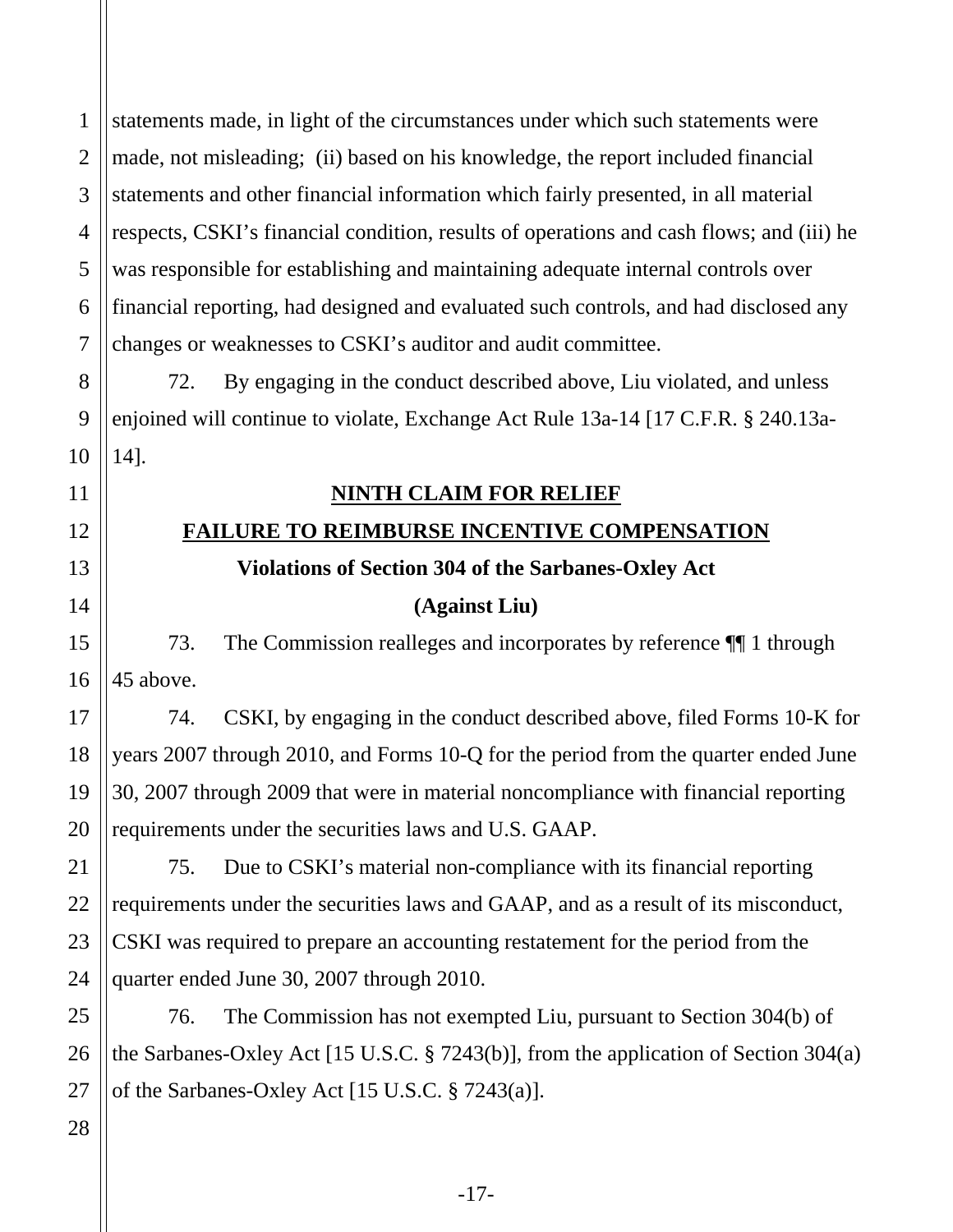77. By engaging in the conduct described above, Liu violated, and unless ordered to comply will continue to violate, Section 304 of the Sarbanes-Oxley Act [15 U.S.C. § 7243].

# **TENTH CLAIM FOR RELIEF CONRTOL PERSON LIABILITY**

### **Violations as CSKI's Control Person**

### **(Against Liu)**

78. The Commission realleges and incorporates by reference ¶¶ 1 through 45 above.

79. As alleged above, CSKI violated Sections 10(b), 13(a), 13(b)(2)(A), and 13(b)(2)(B) of the Exchange Act [15 U.S.C. §§ 78j(b), 78m(a), 78m(b)(2)(A), and 78m(b)(2)(B], and Rules 10b-5(b), 12b-20, 13a-1, 13a-11, and 13a-13 thereunder [17 C.F.R. §§ 240.10b-5(b), 240.12b-20, 240.13a-1, 240.13a-11, and 240.13a-13].

80. During all relevant times in which CSKI undertook these violations, Liu was CSKI's most senior officer and chairman of the board of directors and had ultimate authority and control over CSKI. He was also the largest shareholder, owning more than 27.9% of CSKI's outstanding shares. Liu was involved in the dayto-day operation of the company, actively participated in the preparation of and signed all of CSKI's Commission filings, and certified the quarterly and annual reports on Forms 10-Q and 10-K. Hence, Liu was a "control person" of CSKI within the meaning of Section 20(a) of the Exchange Act [15 U.S.C. § 78t(a)].

81. By reason of the foregoing, Liu is liable as a control person pursuant to Section 20(a) of the Exchange Act [15 U.S.C. § 78t(a)] for CSKI's violations of, and unless enjoined, will continue to engage, as a control person, in conduct that would render him liable, pursuant to Section 20(a) of the Exchange Act [15 U.S.C. § 78t(a)], for CSKI's violations of Sections 10(b),  $13(a)$ ,  $13(b)(2)(A)$ , and  $13(b)(2)(B)$  of the Exchange Act [15 U.S.C. §§ 78j(b), 78m(a), 78m(b)(2)(A), and 78m(b)(2)(B)], and

1

2

3

4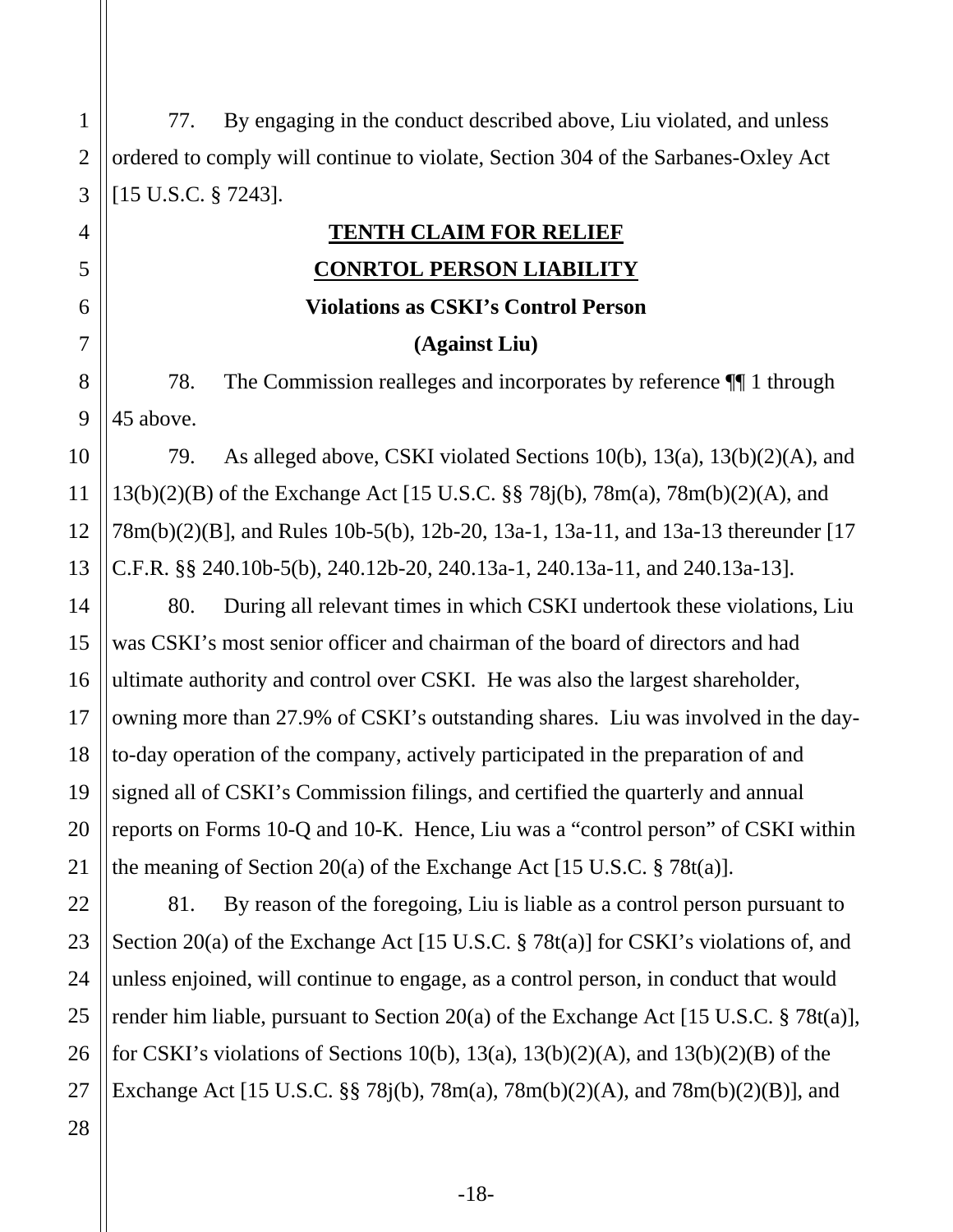28

Rules 10b-5(b), 12b-20, 13a-1, 13a-11, and 13a-13 thereunder [17 C.F.R. §§ 240.10b-5(b), 240.12b-20, 240.13a-1, 240.13a-11, and 240.13a-13].

### **PRAYER FOR RELIEF**

WHEREFORE, the Commission respectfully requests that the Court:

**I.** 

 Issue findings of fact and conclusions of law that the Defendants committed the alleged violations.

### **II.**

 Issue judgments, in a form consistent with Rule 65(d) of the Federal Rules of Civil Procedure, permanently enjoining CSKI, its agents, servants, employees and attorneys and all persons in active concert or participation with them who receive actual notice of the injunction by personal service or otherwise, and each of them, from violating, directly or indirectly, Section 17(a) of the Securities Act [15 U.S.C. § 77q(a)], Sections 10(b), 13(a), 13(b)(2)(A), and 13(b)(2)(B) of the Exchange Act [15 U.S.C. §§ 78j(b), 78m(a), 78m(b)(2)(A), and 78m(b)(2)(B)], and Rules 10b-5, 12b-20, 13a-1, 13a-11, and 13a-13 thereunder [17 C.F.R. §§ 240.10b-5, 240.12b-20, 240.13a-1, 240.13a-11, and 240.13a-13].

### **III.**

 Issue judgments, in a form consistent with Rule 65(d) of the Federal Rules of Civil Procedure, permanently enjoining Liu, his agents, servants, employees and attorneys and all persons in active concert or participation with them who receive actual notice of the injunction by personal service or otherwise, and each of them, from:

(a) violating, directly or indirectly, Section  $17(a)$  of the Securities Act  $[15]$ U.S.C. § 77 $q(a)$ ], Sections 10(b) and 13(b)(5) of the Exchange Act [15] U.S.C. §§ 78j(b) and 78m(b)(5)] and Rules 10b-5, 13a-14, 13b2-1, and 13b2-2 thereunder [17 C.F.R. §§ 240.10b-5, 240.13a-14, 240.13b2-1, and 240.13b2-2], and Section 304 of the Sarbanes-Oxley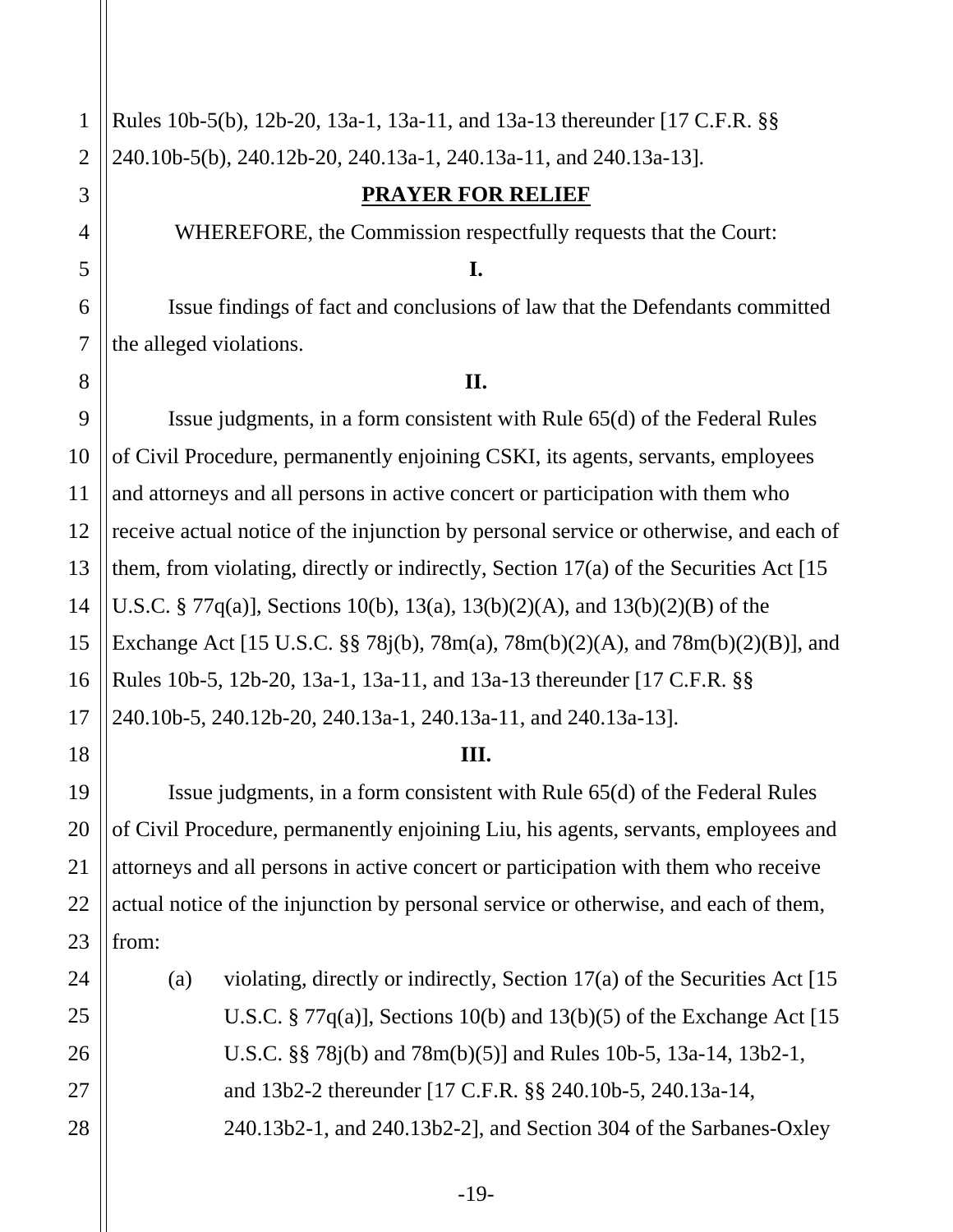Act of 2002 [15 U.S.C. § 7243]; (b) aiding and abetting violations of Sections  $13(a)$ ,  $13(b)(2)(A)$ , and 13(b)(2)(B) of the Exchange Act [15 U.S.C. §§ 78m(a), 78m(b)(2)(A), and 78m(b)(2)(B)], and Rules 12b-20, 13a-1, 13a-11, and 13a-13 thereunder [17 C.F.R. §§ 240.12b-20, 240.13a-1, 240.13a-11, and 240.13a-13]; and (c) from controlling, directly or indirectly, any person who violates Sections 10(b), 13(a), 13(b)(2)(A), and 13(b)(2)(B) of the Exchange Act [15 U.S.C. §§ 78j(b), 78m(a), 78m(b)(2)(A), and 78m(b)(2)(B)], and Rules 10b-5, 12b-20, 13a-1, 13a-11, and 13a-13 thereunder [17 C.F.R. §§ 240.10b-5, 240.12b-20, 240.13a-1, 240.13a-11, and 240.13a-13]; **IV.**  Order CSKI and Liu to pay civil monetary penalties pursuant to Section 20(d) of the Securities Act [15 U.S.C.  $\S 77t(d)$ ] and Section 21(d)(3) of the Exchange Act [15 U.S.C.§ 78u(d)(3)]. **V.** Enter an order, pursuant to Section 20(e) of the Securities Act [15 U.S.C. § 77t(e)], and/or Section 21(d)(2) of the Exchange Act [15 U.S.C. § 78u(d)(2)], prohibiting Liu from acting as an officer or director of any issuer that has a class of securities registered pursuant to Section 12 of the Exchange Act [15 U.S.C. § 78*1*],

or that is required to file reports pursuant to Section 15(d) of the Exchange Act [15 U.S.C. § 78o(d)].

#### **VI.**

 Order Liu to reimburse CSKI for his incentive-based and equity-based compensation, pursuant to Section 304 of the Sarbanes-Oxley Act of 2002 [15 U.S.C. § 7243].

27 28

1

2

3

4

5

6

7

8

9

10

11

12

13

14

15

16

17

18

19

20

21

22

23

24

25

26

-20-